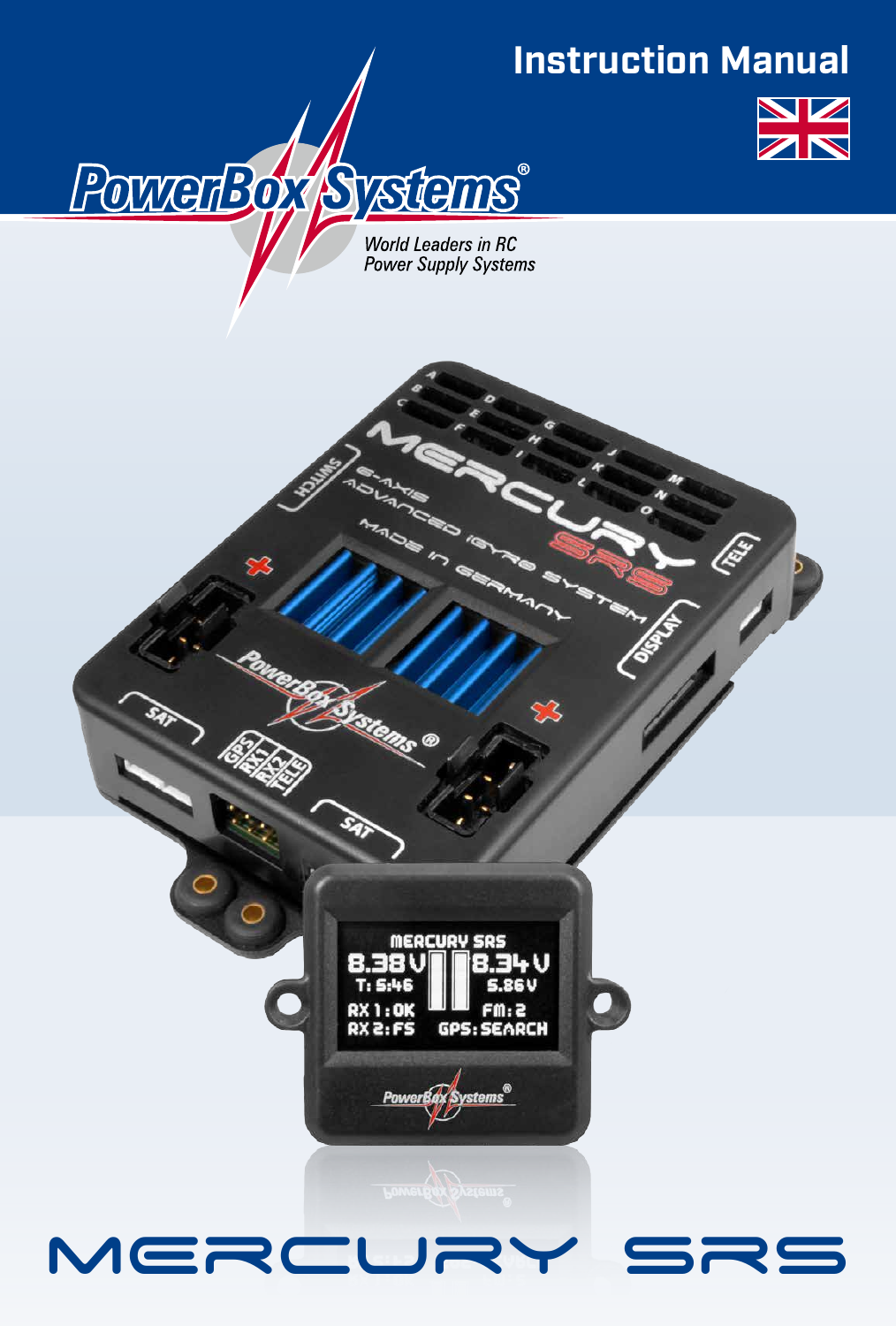#### **Dear customer,**

We are delighted that you have decided to purchase the **PowerBox Mercury SRS** power supply from our range.

We hope you have many hours of pleasure and great success with your **PowerBox Mercury SRS**.

# Product description

The **PowerBox Mercury SRS** is a new power management system which combines all the experience and findings we have gained over the last few years, together with customer requests, in a single compact unit. Never before has so much functionality been crammed into such a small space! The **Mercury SRS** is ideal for any application requiring an airborne system which provides an uncompromising level of high performance. Integral **iGyro**, dual battery, dual receiving system, telemetry, door sequencer and servo matching are just a few of the highlights which this small, lightweight device provides.

### Introduction

These instructions explain how to install the **Mercury SRS** in the model and set it up with the help of the Assistants. Working through the individual steps in the Assistants completes most of the programming for the model; all that remains is to set up the auxiliary functions and fine-tune the servos using the servo-match function. Naturally it is also possible to set up all the functions of the **Mercury SRS** manually, i.e. without using the Setup Assistant. All the menu points are explained individually in the latter part of these instructions.

# 1. USING THE UNIT FOR THE FIRST TIME

Any pilot who has experience using a **PowerBox** will immediately feel 'at home' with the method of operating the **Mercury SRS**. The device is operated in the usual way with the help of a menu system displayed on the OLED screen, and the ON / OFF switch.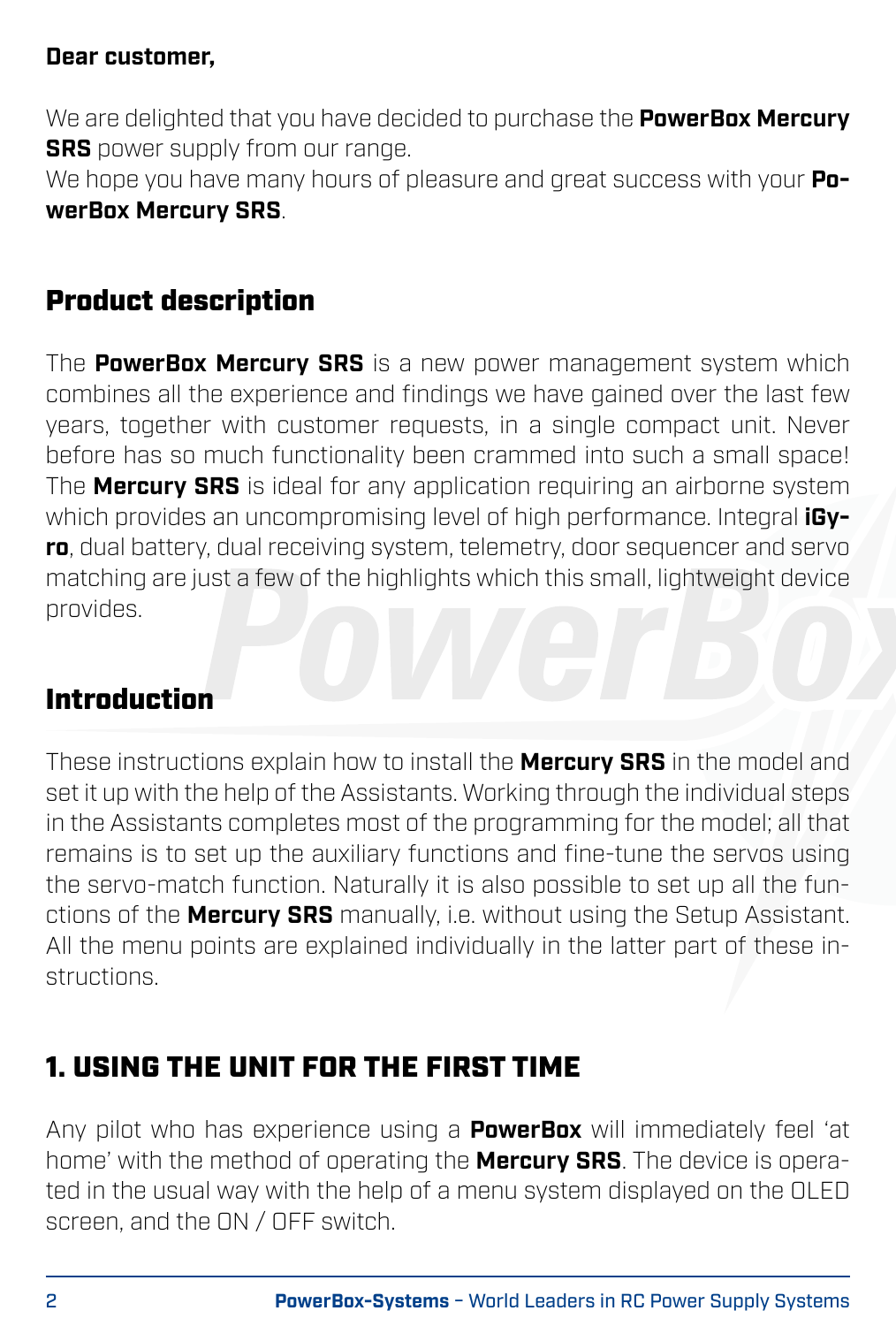# 1.1. Installing the Mercury SRS in the model

The **Mercury SRS** must be screwed to a hard surface in the model, otherwise it is possible that the integral **iGyro** will not work properly. If the mounting plate is large, it must be stiffened by the addition of cross-struts. Please note that the **Mercury SRS** must always be installed in the model at rightangles to the fuselage centreline. The actual orientation of the **Mercury SRS** is unimportant: it can be installed in any location which is at 90° to the direction of flight. The actual installed position is automatically detected later when the Assistant is invoked.

The switch is mounted on the fuselage side. As is usual, the inside of the switch opening should be stiffened by adding a hardwood doubler to prevent serious vibration from reaching the switch; this is particularly important if the fuselage is made of GRP. In the case of scale models it is often undesirable to have an exposed switch on the outside, and for such applications we offer the **MagSensor** or the **Magic Jeti Switch** (only Jeti TX) as alternative methods of switching. Please note, however: the **SensorSwitch** is essential for programming the unit, and should always be accessible.

The OLED screen can be installed in any location where it is clearly visible. If the standard cable (50 cm) is not long enough, we can supply extension leads.

# 1.2. Connections

The first step in operating the **PowerBox** is to connect two batteries to it; the two packs should be of the same type and capacity. Connect the switch, the screen, both receivers (Spektrum system: four satellites) and the optional **GPS II** sensor using the patch-leads supplied in the set. The batteries can be either 2S LiPo, 2S LiIon, 2S LiFePo or 5S NiMH types. We recommend the use of **PowerBox Batteries**, which include integral electronic charge circuitry. If you intend to make up your own battery packs, please note that correct polarity is vital, as the unit does not include reverse polarity protection in order to avoid power losses.

#### **Connecting a battery with reversed polarity - no matter how briefly - will instantly destroy the voltage regulators in the PowerBox.**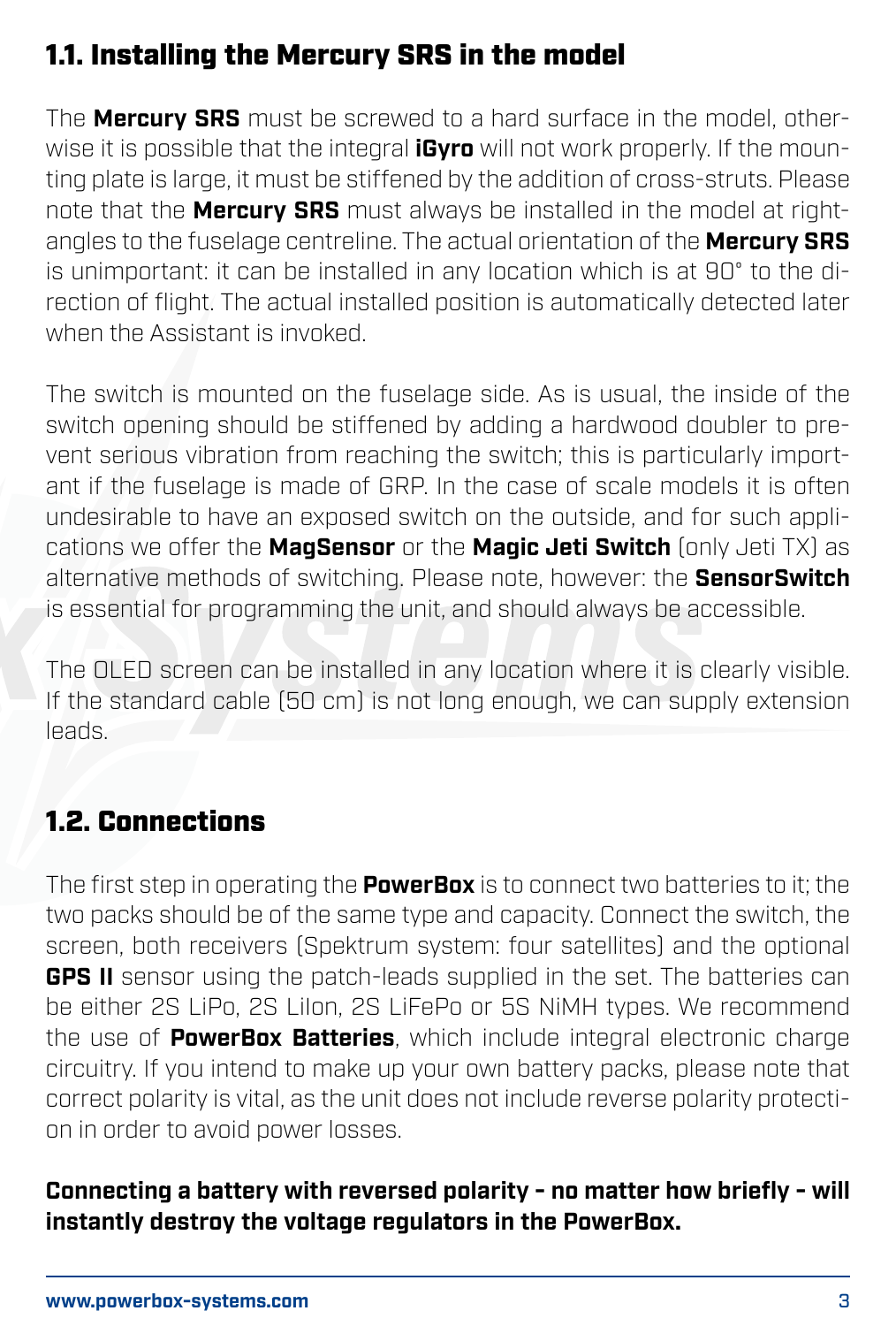# 1.3. Switching on

This is the procedure for switching the **PowerBox** on: hold the SET button pressed in, and wait until the orange LED on the switch lights up. Continue to hold the SET button pressed in while you briefly press buttons I and II; this completes the switching process. The OLED screen now displays the following:

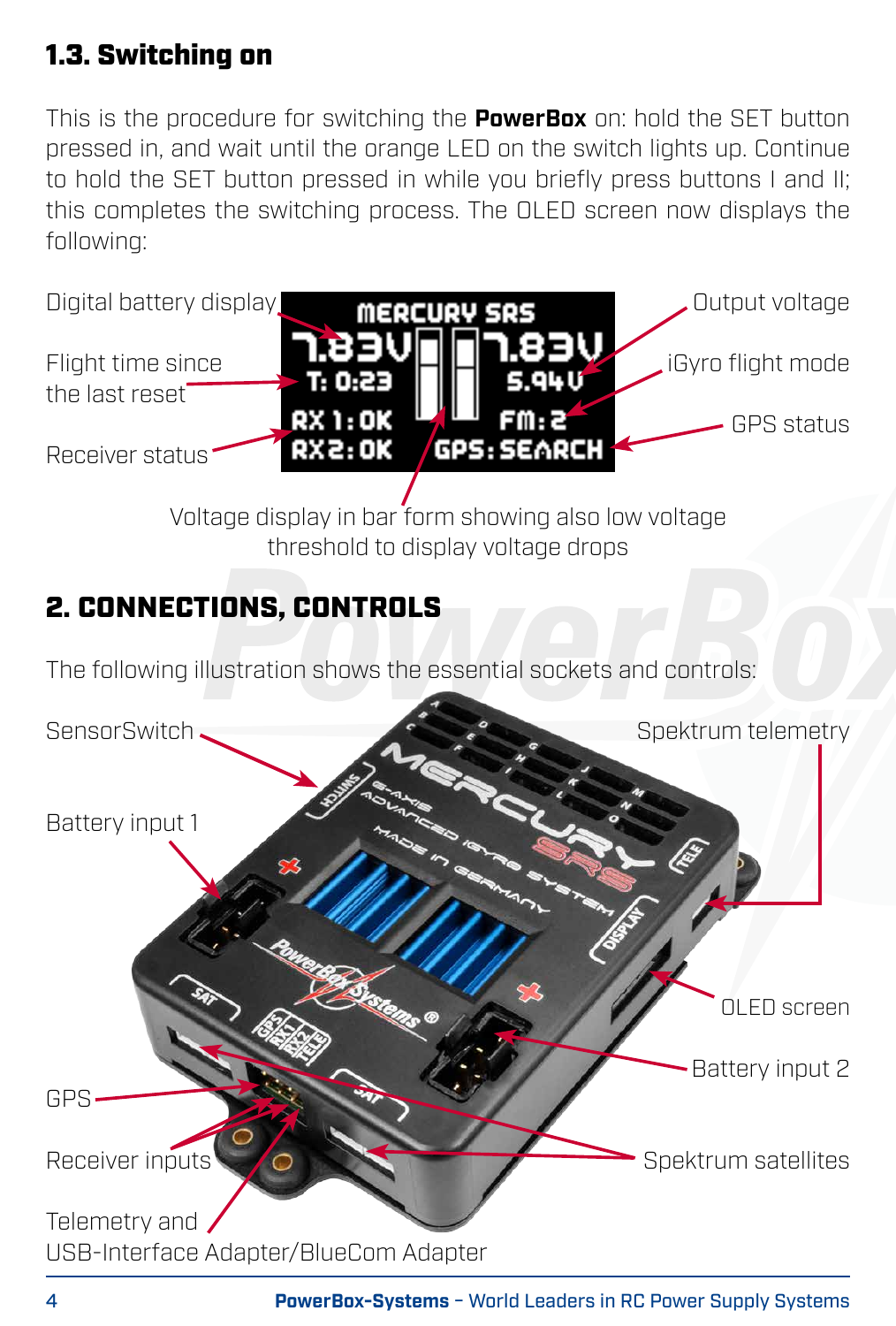# 3. MENU

Hold the SET button pressed in for two or three seconds to enter the menu system; you can now move the cursor using buttons I and II. Hold the SET button pressed in once you have selected a particular menu point; you can then adjust values and settings using buttons I and II.

**OGVRO SETTINGS DOOR SEQUENCER SERVO MATCHING OUTPUT MAPPING INPUT MAPPING** GENERAL SETTINGS » *<b>SETUP ASSISTANT* **TEST FLV ASSISTANT FACTORY RESET PC-CONTROL** ΩK

# 4. BASIC SETTINGS

### 4.1. Selecting the radio control system

The **Mercury SRS** must be informed which radio control system you wish to use, as the bus systems of the various manufacturers differ very widely. You only need to enter this information once.

The unit's integral **SRS** system selects one receiver when switched on, and automatically switches over to the second receiver if the signal is lost. Regardless of the type of radio control system employed, the change-over process takes just a few milliseconds, and is not noticeable to the pilot. The **Mercury SRS** can also be operated with a single receiver.

Select the *GENERAL SETTINGS* point at the main menu, then press the SET button; the following screen display appears:



At this point please select the radio control system you wish to use. With most receivers it is necessary to activate the Bus output, and / or set the correct operating mode. Bear in mind the following points: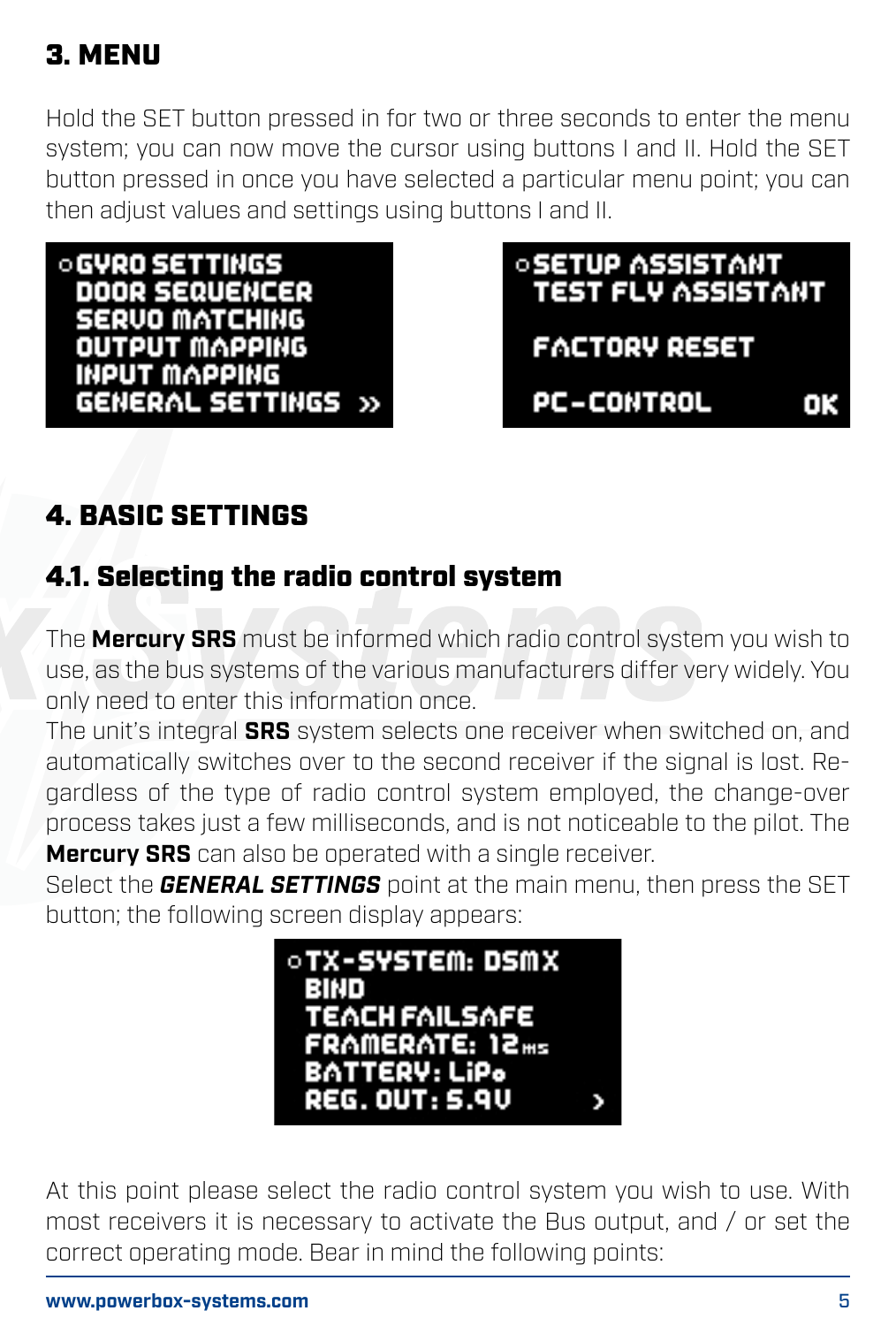### - Futaba FASST and FASSTEST

The **Mercury SRS** works with the *S-BUS* signal. Many receivers require one output to be re-assigned to *S-BUS*:

- R7003SB: no adjustment necessary; signal present at "PORT 1".
- R7008SB: output 8 must be set to S-BUS, Mode B or Mode D.
- R6303SB: no adjustment necessary; direct S-BUS output fitted
- R6308SB(T): output 8 must be set to S-BUS, Mode B or Mode D.

Other receivers with an S-BUS output can also be used; please refer to the set-up notes included in the instructions supplied with the receiver.

**Telemetry:** if you wish to use telemetry, you will need the **PowerBox Teleconverter**, which is available as an optional extra. This is used to connect the *TELE* output on the **PowerBox** to the *S-BUS 2* input of your receiver.

### - Spektrum DSM2 and DSMX

If you have a Spektrum system you simply plug in three or four satellites, and all eighteen channels are available - without the need for an X-Plus module.

**Telemetry:** if you wish your transmitter to receive telemetry data, you will need the Spektrum TM1000. Connect the three-pin *TELE* output of the **PowerBox** to the *DATA* input of the TM1000. Connect the four-pin *TELE* output of the **PowerBox** to the *X-BUS* input of the TM1000.

# - Jeti

With a Jeti system it is only necessary to set one *SAT* or *EXT* output (depending on the particular receiver) to *UDI 16*. The remaining adjustments are carried out using the transmitter's device manager: Serial output: UDI

### **Primary settings:**

- Signal speed: 10 ms
- PPM settings: Direct
- Failsafe: Inactive (if two receivers are in use; otherwise any setting)

**Telemetry:** if you wish your transmitter to receive telemetry data, connect the *TELE* output of the **PowerBox** to the *EXT* input of your satellite.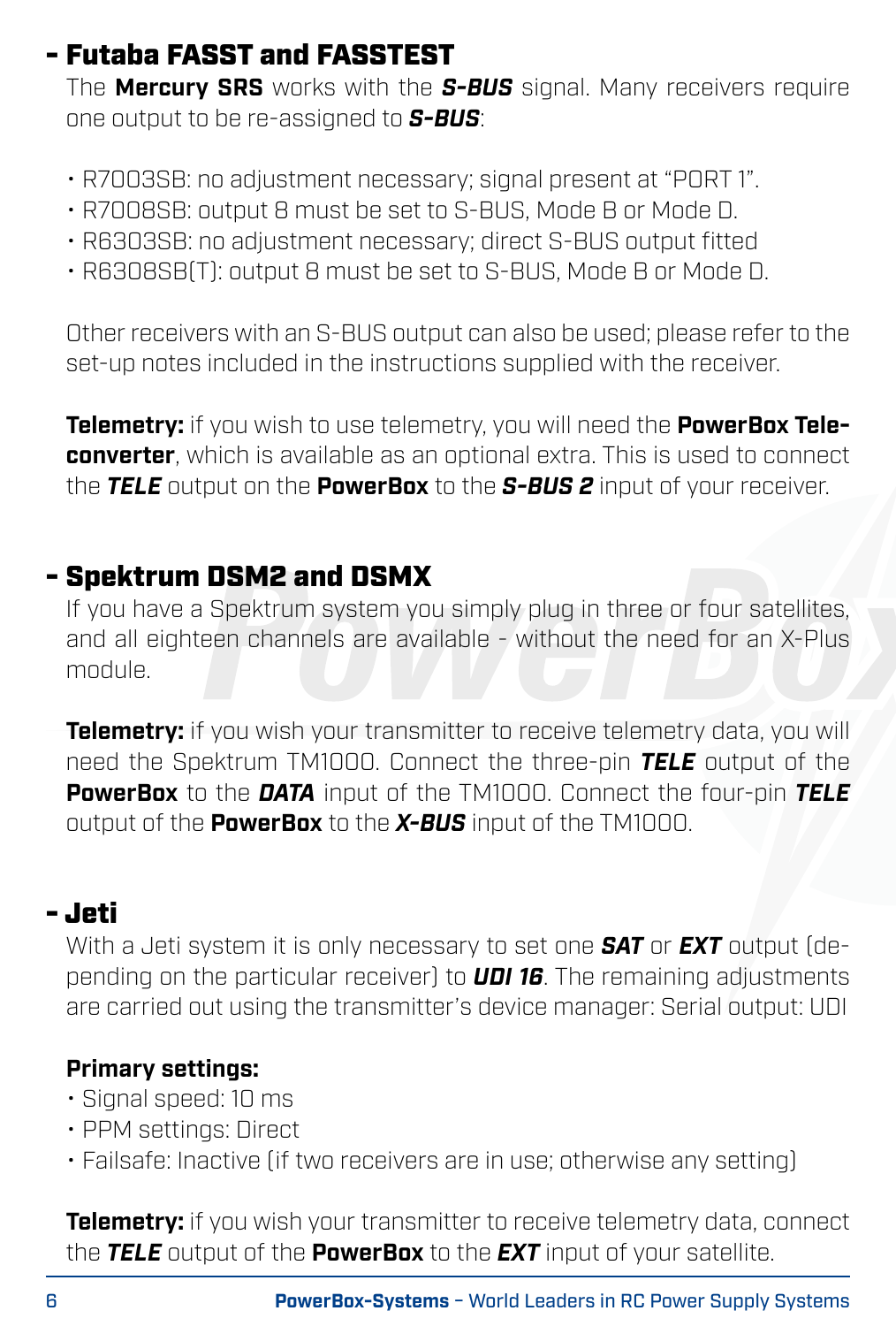# - Graupner HoTT

When a HoTT system is used, the receivers should first be bound; adjustments can then be carried out in the Telemetry menu. All receivers require

the *CH-OUT-TYPE* to be set to *SUMD-OF-16*.

- SUMD-OF-16 is present at Output 8.
- GR32: SUMD-OF-16 is present at Output S.

**Telemetry:** if you wish your transmitter to receive telemetry data, connect the *TELE* output of the **PowerBox** to the *T* input of your receiver.

### - Multiplex M-LINK

If you are using a Multiplex system, the *B/D* output at the receiver must be set to Serial Servo *Data SRXL*. This can be accomplished using the USB lead and the MPX Launcher PC program. If you connect two receivers, the following settings must also be entered: max. hold duration: 0.2 s and max. Failsafe duration: 0.0 s.

**Telemetry:** if you wish your transmitter to receive telemetry data, connect the *TELE* output of the **PowerBox** to the *SENSOR* input of your receiver.

### - JR DMSS

For a JR DMSS system you need receivers with an *X-BUS* output, e.g. *RG-731BX*. The receiver or receivers are first bound, then set to *MODE A* at the transmitter. The *X-BUS* output now generates sixteen channels, which are accessible from the **iGyro SRS**.

**Telemetry:** if you wish your transmitter to receive telemetry data, connect the *TELE* output of the **PowerBox** to the *SENSE* input of your receiver.

# 4.2. Framerate

At this point you can set the servo frame rate (signal repeat rate). If you are using modern digital servos, you can set a frame rate of 12 - 15 ms, whereas older analogue servos may only work properly with a setting of 21 ms. If the frame rate is too low, you will notice that the servos jitter, or have no holding power at the centre position.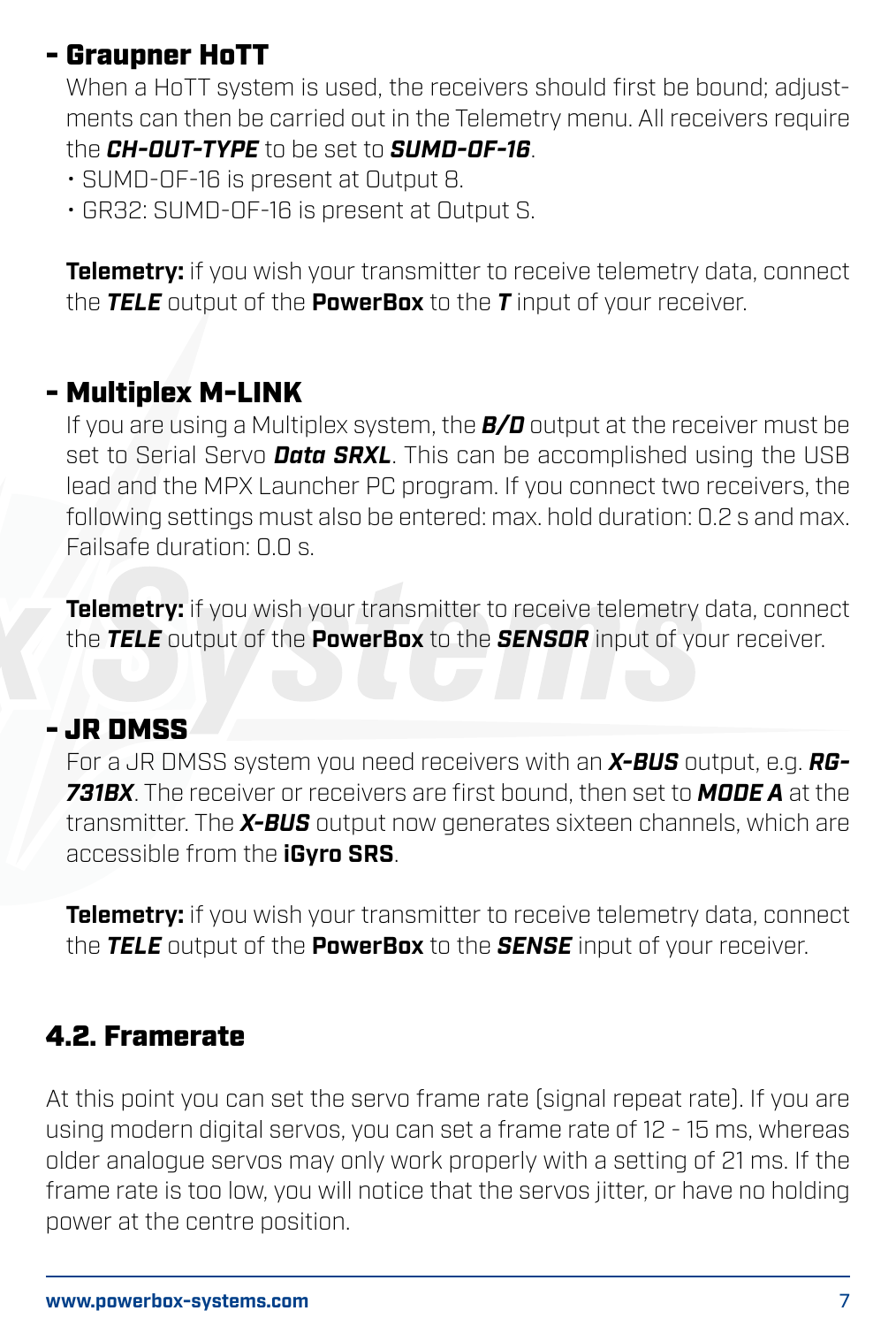# 4.3. Battery type

The battery type you wish to use is also determined in the *GENERAL SET-TINGS* menu. This setting is important, otherwise the battery display will not be correct.

# 4.4. Output voltage

This is where you set your preferred output voltage: the available options are a regulated output voltage of either *5.9V* or *7.4V*. If you intend to use the *7.4V*  option, please ensure that all servos, switches and valves connected to the system are HV types, as the voltage is the same at all outputs.

# 5. SETUP ASSISTENT

Once the basic settings are complete, you can move on immediately to the *Setup Assistant*, which can be found on the second page of the main menu. Start the *Setup Assistant* and follow the instructions on the screen. When you have concluded the settings on each screen display, press the SET button twice to move on to the next step. A single press of the SET button allows you to select *BACK* and return to the previous screen.

# 5.1. Installed position

You will find the following screen displays in the *SETUP ASSISTANT* and also in the *GENERAL SETTINGS* menu under *SET ORIENTATION*:





1. At the first screen you are requested to raise or lower the model's tail. You can immediately determine whether the correct axis is selected by observing the elevator's response. If the elevator does not deflect, briefly jerk the model's tail up or down once. The PowerBox detects this movement,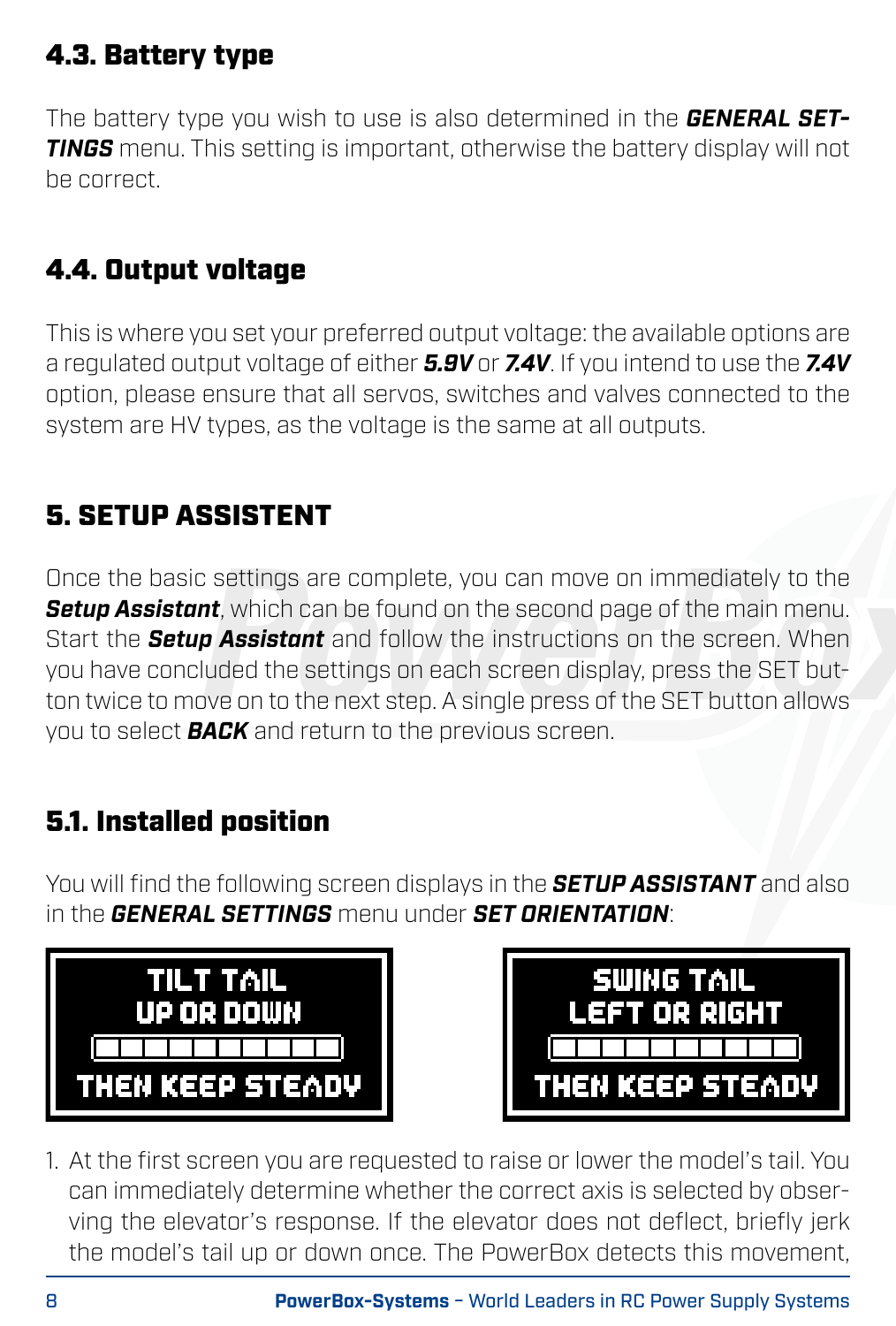causing the sensor to switch to the correct axis. Hold the model's tail at a slight angle, so that the bar deflects fully to the right, and wait until the elevator jumps back to the neutral position. The screen now switches automatically to the next display.

2. At this point you are requested to swing the model's tail to left or right: the rudder should immediately deflect in response to this movement. Here again: if the rudder does not respond, briefly jerk the model's tail once to left or right, so that the sensor switches to the correct axis.

Now hold the model's tail far enough to left or right to cause the bar to move to full deflection, and wait until the rudder jumps back to the neutral position. This concludes the procedure, and the following screen display annears:



You can install the **Mercury SRS** in any position, provided that the case is at right-angles (90°) to the fuselage centreline.

# 5.2. Model type

The next step is to select the model type which is the closest match to your aircraft. The main effect of your choice at this point is the assignment of the outputs. Take a look at the table below and decide which output assignment suits your model best:



**Note:** it is also possible to change the output assignment at any time.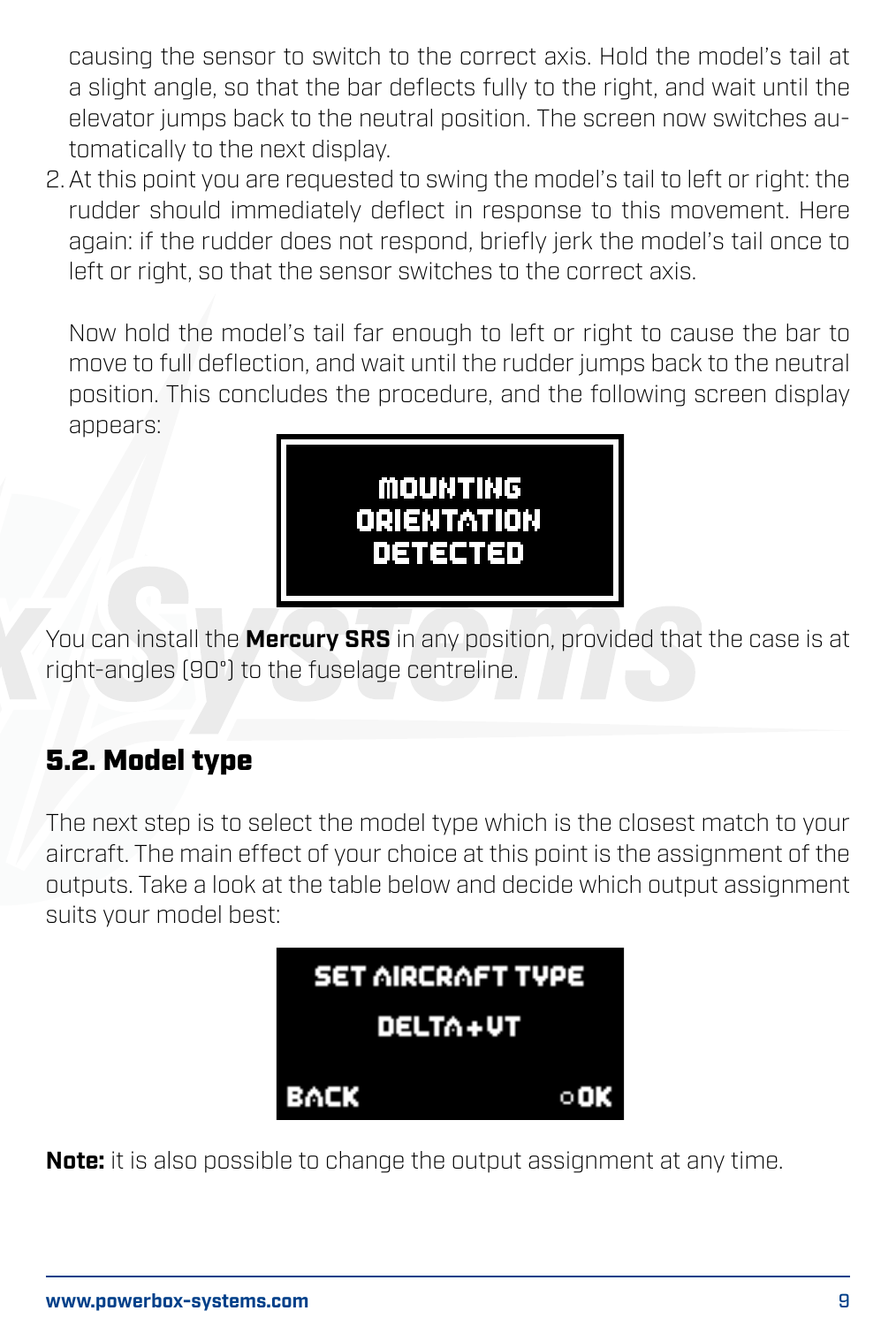#### **Explanation of terms:**

|     | DS 1 - 5: Door sequencer             |
|-----|--------------------------------------|
| VT: | Vector thrust: thrust vector control |

The two model types *Normal+VT* and *Delta+VT* include a special feature as standard: in both cases the *VT-RUDDER* and *VT-ELEVATOR* outputs are switched off in flight modes 1 and 2. This allows you to control a jet with thrust vector control using only three channels, without having to set up mixers at the transmitter. You only need to set up aileron, elevator and rudder at the transmitter; thrust vector control is then switched on in flight mode 3.

All outputs which are not assigned by the Assistant are marked "-", indicating that they are free for use with other functions.

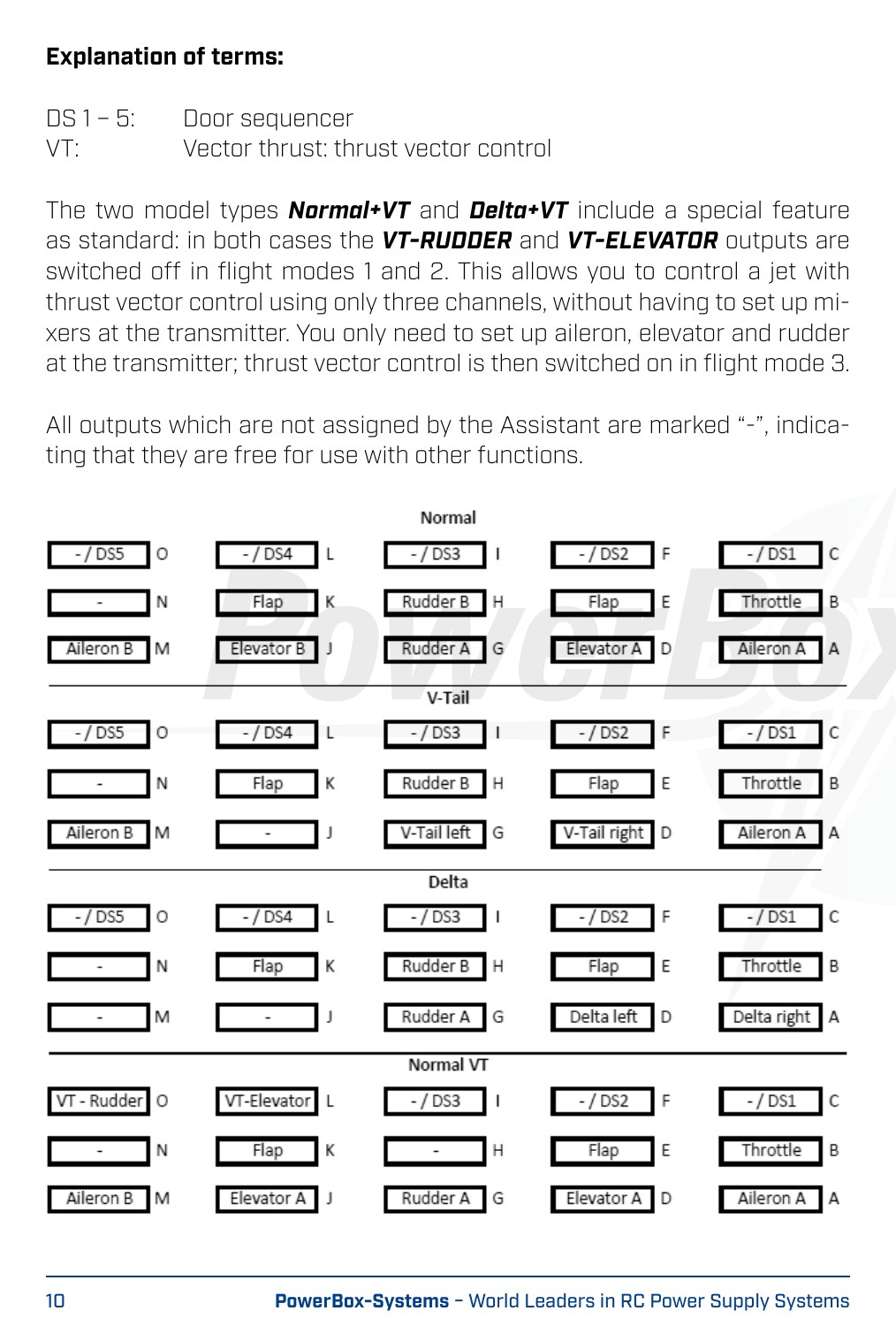

# 5.3. Flight mode switch

Assign a three-position switch of your choice at the transmitter, and check that the travel is set to -100% to 0% to +100%. At a later point this switch will be used to call up the gyro functions you have already set. Move the switch

once to all three positions in turn, and the channel will automatically be detected. If the flight modes are not in the arrangement (direction) you prefer, simply reverse that channel at the transmitter.



### 5.4. Gain channel

The gain channel is only required for the test-flight, during which the gyro gain is adjusted to suit your model perfectly while it is in the air. Once the set-up flight is complete, this function is disabled automatically. Assign a

rotary knob or slider to a vacant channel at the transmitter, and check that its travel is set to -100% to +100%. Move the rotary knob or slider to both end-points in turn, and the channel will be detected automatically.

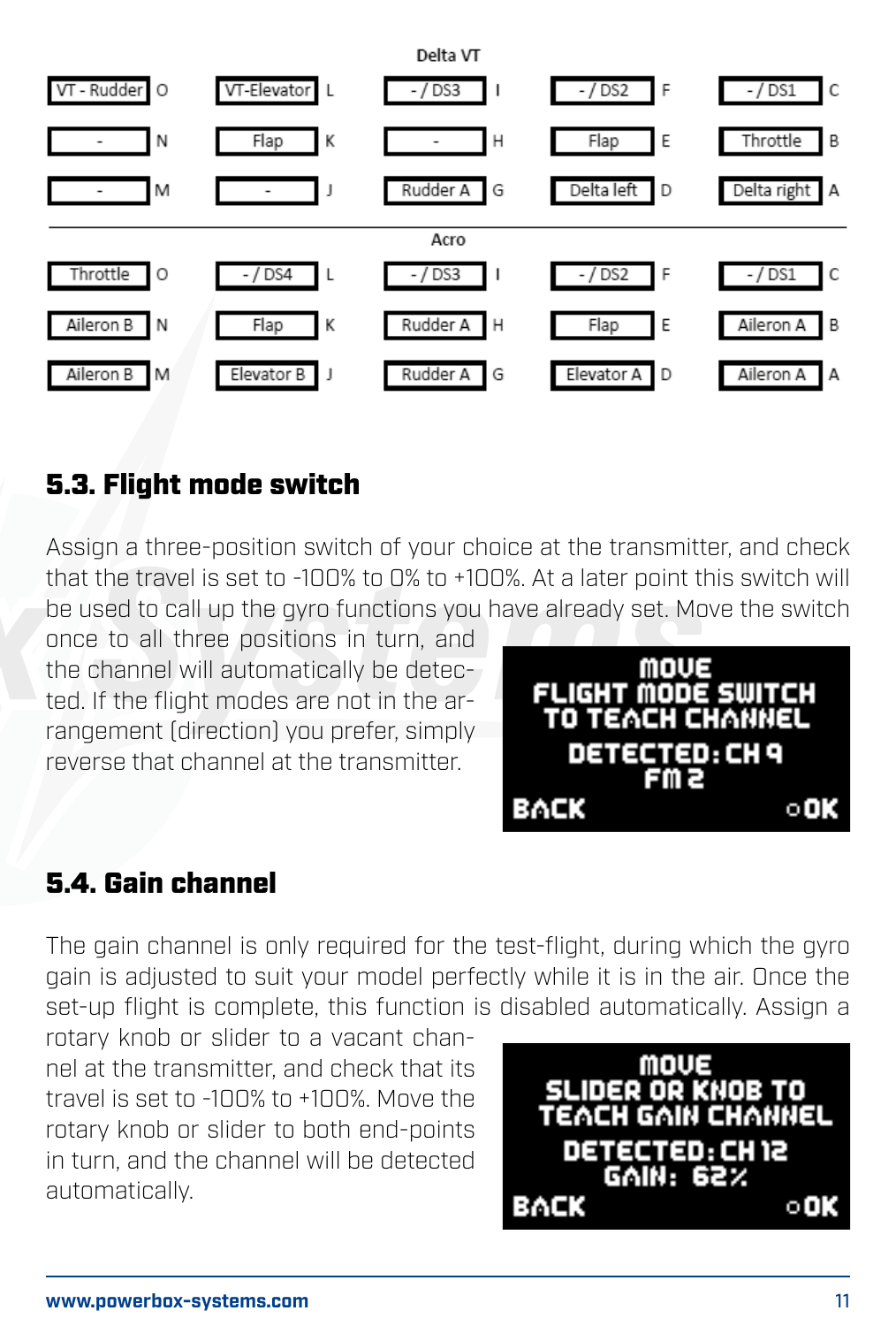# 5.5. Flight mode configuration

The next stage is to define the gyro function required for each flight mode. This setting defines the task which the **iGyro** is to carry out in flight modes 1, 2 and 3. Note that in flight mode 1 the Assistant only permits the functions *OFF* or *RATE MODE*. The following options are available:



- *OFF:* The **iGyro** is disabled.
- *RATE MODE:* The **iGyro** operates in Normal mode on all control surfaces. The avro simply compensates for qusts of wind.

### *- ATT ASSIST STD:*

Since the English terms "Heading mode" and "Hold mode" are not quite applicable to the way the **iGyro** works, we have decided to adopt the name *"Attitude Assist Mode"* for its unique control characteristics. If the *Attitude Assist Standard* option is selected, the **iGyro** maintains the model's attitude, as last commanded by the pilot, around the roll and pitch axes (aileron and elevator). At the same time the rudder operates in Normal mode, so that turns can be flown in the usual manner. The *Attitude Assist Mode* only operates at the neutral position of the sticks. As soon as the pilot gives a command, the **iGyro** switches to Normal mode. The result is 100% natural handling in the air. This function is recommended for all models, and can be left active for take-off, flying and landing. The control characteristics of the **iGyro** eliminate the need to worry about stalling, which can occur with conventional gyro systems.

#### *- ATT ASSIST ALL:*

This setting is identical to the above option, except that attitude maintenance is also active on rudder. This makes it easy to fly slow rolls, as the rudder automatically maintains the correct attitude. However, this flight mode option must not be used for normal flying, as the rudder would then try to maintain heading through aileron turns, making the model reluctant to turn.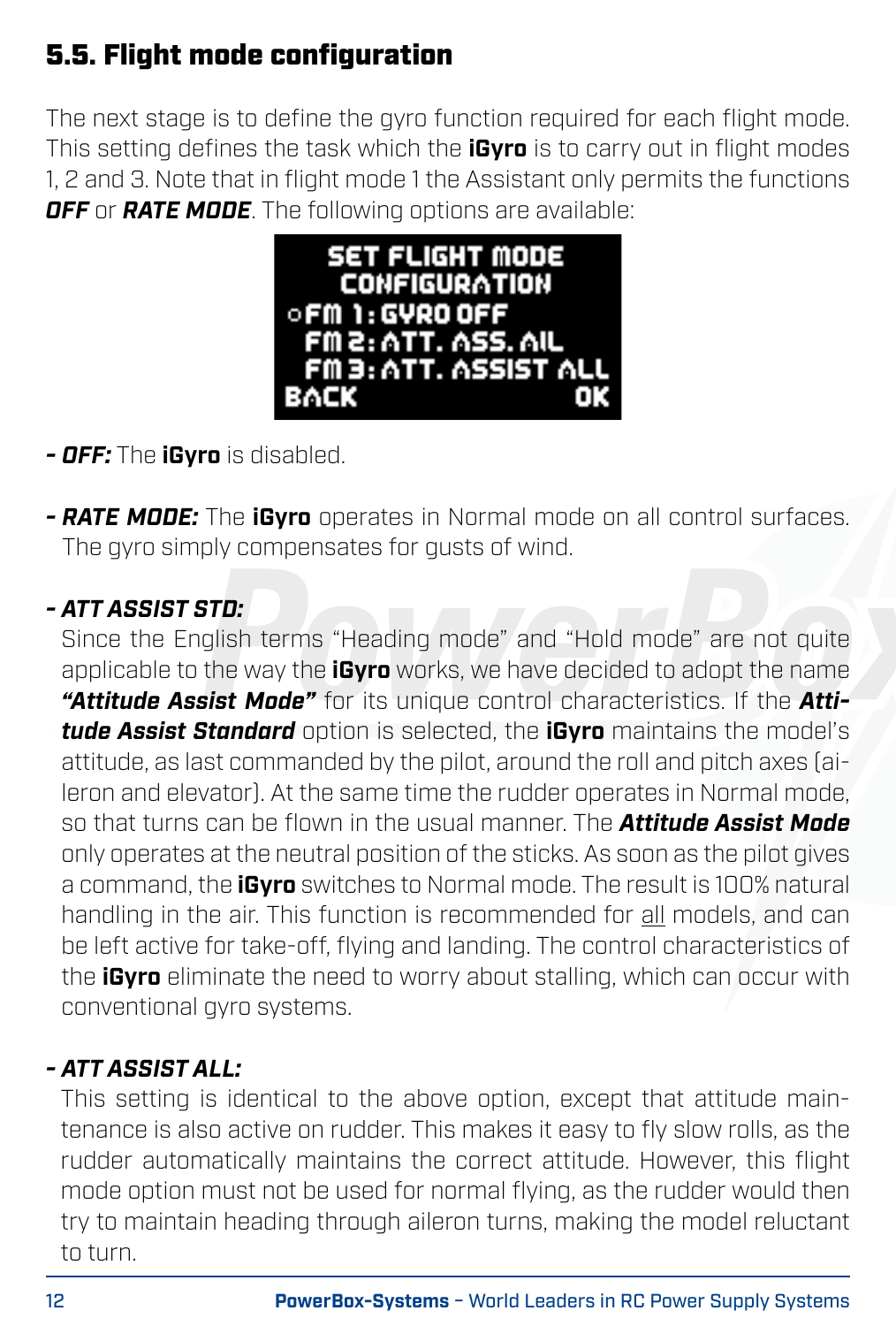#### *- TORQUE ROLL:*

In this mode the **iGyro** is capable of maintaining a model's attitude once it is brought into the vertical position. When this option is selected, all three gyro axes are turned up to 100%, and Heading mode is active. This flight mode must not be selected unless the model's forward speed is already close to zero. The torque roll is initiated as follows: you approach the manoeuvre by slowing the model down. The model is then rotated to the vertical position, and you activate the *TORQUE ROLL* option using the flight mode switch (usually FM3); you then adjust the throttle to maintain the model's height. The other control functions should be left untouched. If you now wish to rotate the model around the roll axis, you can do that by giving an aileron command, taking care not to touch rudder and elevator at the same time. When you wish to terminate the manoeuvre, remember to disable the *TORQUE ROLL* option using the flight mode switch before opening the throttle.

#### *- VECTOR THRUST:*

This option is specially tailored to suit model jets with thrust vector control. This flight mode option has several aspects:

- All gyro outputs including vector control are set to 100% gain.
- *Attitude Assist* is disabled. This is important with a jet, because there is no propwash over the control surfaces.
- The control functions for the assigned vector outputs (these are established later as part of the Assistant procedure) are activated. This means that rudder and elevator mixers must not be set up at the transmitter, as the **Mercury SRS** carries out these functions. When the flight mode option is disabled again, thrust vector control is restored to the neutral position which was detected when the **PowerBox** was first switched on.
- The *Airspeed factor* is set to a value of 5; this provides more time to switch flight modes as the model approaches and leaves the hover, without a tendency for the model to oscillate due to the high gain setting.

The function is set up by accessing the appropriate flight mode using the flight mode switch, and selecting the desired function using buttons I and II on the **SensorSwitch**.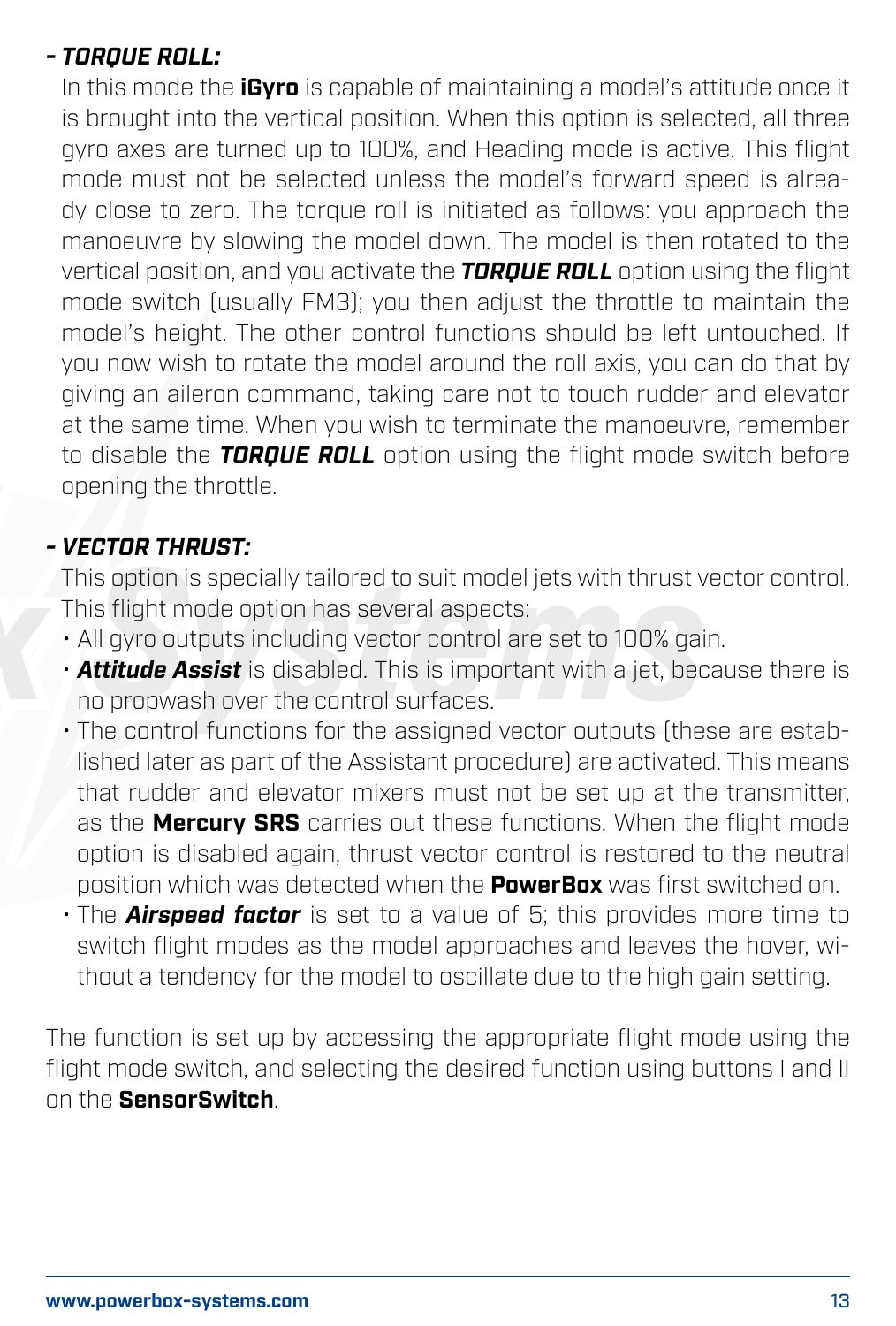### 5.6. Teaching the aileron, elevator, rudder, landing flap and throttle functions

During the following sequence of queries the Assistant assigns the channels to the appropriate functions as they arrive from the transmitter. The left-hand column shows the detected channel; in the centre is the function; the right-hand column shows the associated output of the **Mercury SRS**. You can immediately plug in your servos and check their operation. The **Mercury** also detects whether you are using, say, one or two channels for aileron or elevator. The outputs are assigned correctly according to the model type you selected earlier.

| MOVE AILERON STICK<br>TO TEACH: |  |      |
|---------------------------------|--|------|
| FUNCTION CH OUTPUT              |  |      |
| AILERON R 16 A+B                |  |      |
| AILERON L   6   M+N             |  |      |
| BACK                            |  | • ок |

| MOVE THROTTLE STICK<br>TO TEACH: |      |     |
|----------------------------------|------|-----|
| FUNCTION CH OUTPUT               |      |     |
| <b>THROTTLE</b>                  | - 13 | в   |
| BACK                             |      | оок |

# 5.7. Direction of effect of the gyro outputs

In the next two screen displays the gyro sensitivity (gain) is automatically set to maximum. You can now check the direction of effect of the gyro very simply by moving the model, and reverse the directions if necessary. The control surface must always deflect in the direction in which that part of the model is moved.

#### **Examples:**

- If you raise the tailplane, both elevators must deflect up.
- If you raise the right-hand wing, the right-hand aileron must deflect up.
- If you move the fin to the left, the rudder must deflect to the left.

If you need to reverse the direction of gyro effect, move the cursor to the appropriate control surface and press the SET button.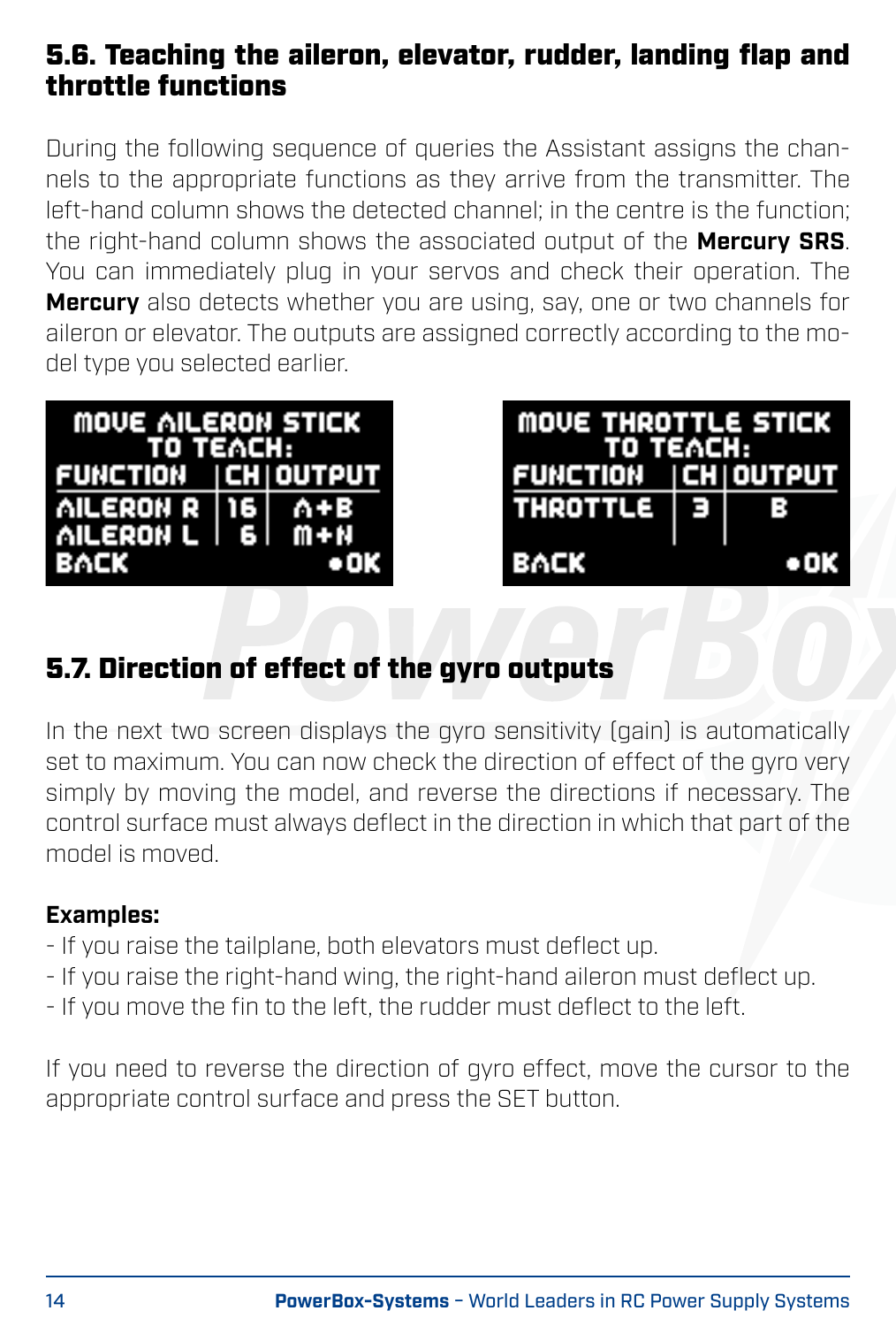



This completes the Setup Assistant procedure. In the following stage all the remaining functions, such as retract system, brakes and lighting, are assigned and adjusted where necessary using the servo-matching function.

### 6. OUTPUT MAPPING

Since the Setup Assistant does not cover all the functions, Output Mapping is employed to assign additional functions to the outputs; it is also possible to shift existing functions to other outputs.

|     | OUT FUNCTION | IHD/FS |
|-----|--------------|--------|
| ⊙ A | GY AILE-A    | нn     |
| R   | DIRECT - 1   | HD     |
| с   | DOORS.1      | FS     |
| n   | GY ELEU-A    | rs.    |
| Ξ   | I DIRECT – 6 | HD ⇒   |

As can be seen in the screen-shot above, the left-hand column shows the output letter; the centre lists the assigned function or the transmitter channel; and the right-hand column is used to set each output to Hold or Failsafe if the radio link should fail.

The following set-up facilities are provided for *FUNCTION*:

#### *- DIRECT 1 to 18:*

Depending on your radio control system, channels 1 to 18 can be output directly, as they arrive from the transmitter.

**Example:** at your transmitter the wheel brakes are assigned to channel 9. and you wish to connect the brakes to output *E*. Move the cursor to *E* and confirm your choice by pressing the SET button. Set the following at *E*: *DIRECT 9*. The servo connected to output *E* now follows commands from channel 9 at your transmitter 1:1 - unless, that is, you have made adjustments using the servo-matching facility.

#### *- GY AILERON, ELEVATOR, RUDDER:*

If you select one of these functions, the output is linked internally with the **iGyro** output. Two outputs are available for each axis: *GY AILE-R, GY AI-LE-L, GY ELEV-R, GY ELEV-L, GY RUDD-A, GY RUDD-B.*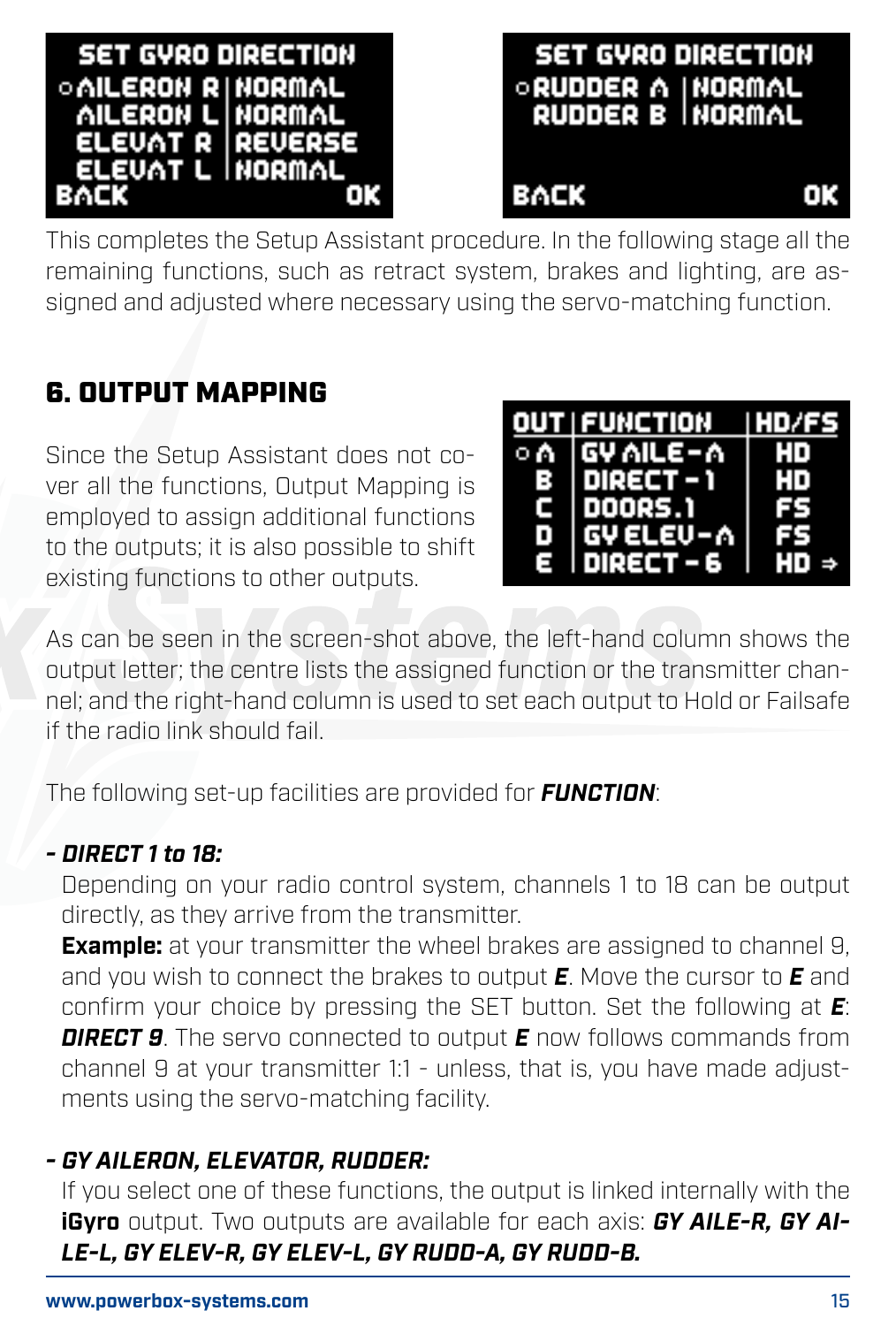Each of these axes is individually variable for gain, direction of effect and gyro function.

### **Example:**

- a) The right-hand aileron is connected to *GY AILE-R*, the left-hand aileron to *GY AILE-L*.
- b) The rudder is connected to *GY RUDD-A*, the steerable nosewheel to *GY RUDD-B*.

### *- DOORS. 1 to 5:*

If you select one of these functions, the appropriate output is linked to the door sequencer. Which wheel door or valve is controlled by which door sequencer output is left entirely up to you, but we recommend using the Door Sequencer Assistant for the set-up process, as this will assign the outputs correctly.

# HD/FS:

### *- FS (Failsafe):*

If a complete loss of signal occurs, affecting all receivers connected to the system, this output moves to a previously determined position. If you wish one or more outputs to take up a pre-determined position if the radio link fails, select the *FS* option for that output.

At this point you should leave the *OUTPUT MAPPING* menu and select the *GENERAL SETTINGS* menu, where you will find the *TEACH FAILSAFE PO-SITIONS* menu point.

Now use the transmitter controls to move all the control surfaces, the undercarriage and the throttle to the positions you want them to assume if a failsafe event is triggered, then press the SET button; this action stores the positions. You can test this setting simply by switching the transmitter off: the servos will immediately move to the positions you have just established.

### *- HD (Hold):*

If a complete loss of signal occurs, affecting all receivers connected to the system, this output remains in the last "good" (known) position.

# 7. SERVOMATCHING

The Servo-Match function provides the facility for adjusting the centreposition and end-points of the servos connected to the backer. If you have a model aircraft with more than one servo per control surface, this makes it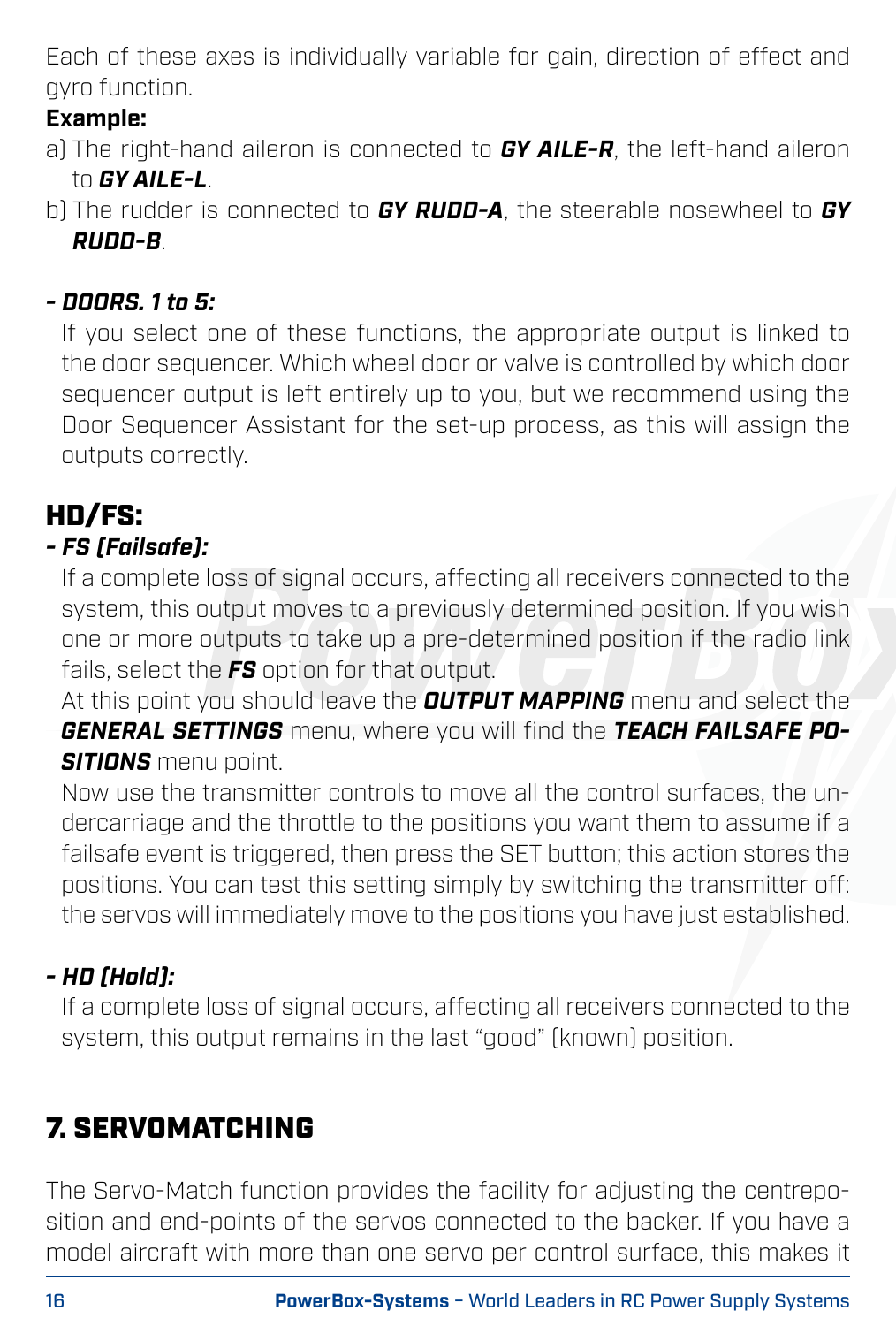possible to set up multiple servos to move to identical positions at identical times. Since this ensures that the servos do not work against each other. their effective life is increased, and more power is available to move the control surfaces; matched servos also draw lower current. It is also possible to reverse the direction of rotation of individual servos. This function is useful if you wish to employ fewer channels at the transmitter. For example, the right and left elevators, or the right and left landing flaps, can be controlled using only one radio channel. In models such as jets and warbirds, which by their nature have a large number of working systems, this feature can be very important, but it can also make transmitter programming much easier with other types of model.

Select *SFRVO-MATCHING* in the Main menu, and the following screen display appears:



To ensure accurate servo matching, the output to be adjusted must first be initialised. Leave the associated transmitter stick at centre. Move the cursor to *INIT OUTPUT* and press the SET button. Now move the transmitter stick to both end-points. The graphic display shows the movement of the upper arrow, which indicates the input signal. The bar inside the box shows the movement of the output. The three lower arrows indicate the centre and end-point positions which are 'learned' in this process.

**Note:** if the channel has not yet been initialised, it is not possible to select the *START* and *REVERSE SERVO* points.

The following examples illustrate the correct procedure for the Servo-Match function:

#### **a) Fine-tuning multiple servos connected to a single control surface; in this example: right aileron connected to output A and output B**

- Disconnect the linkages from the unmatched servos, as they may exert damaging forces during the adjustment procedure!
- First adjust the mechanical linkage of one servo (generally the inboard one, i.e. closer to the fuselage, connected to *OUTPUT A*), then - if necessary adjust it at the transmitter, until the centre position and maximum endpoints are as you require.
- Now select the channel to be fine-tuned in the servo-matching menu. In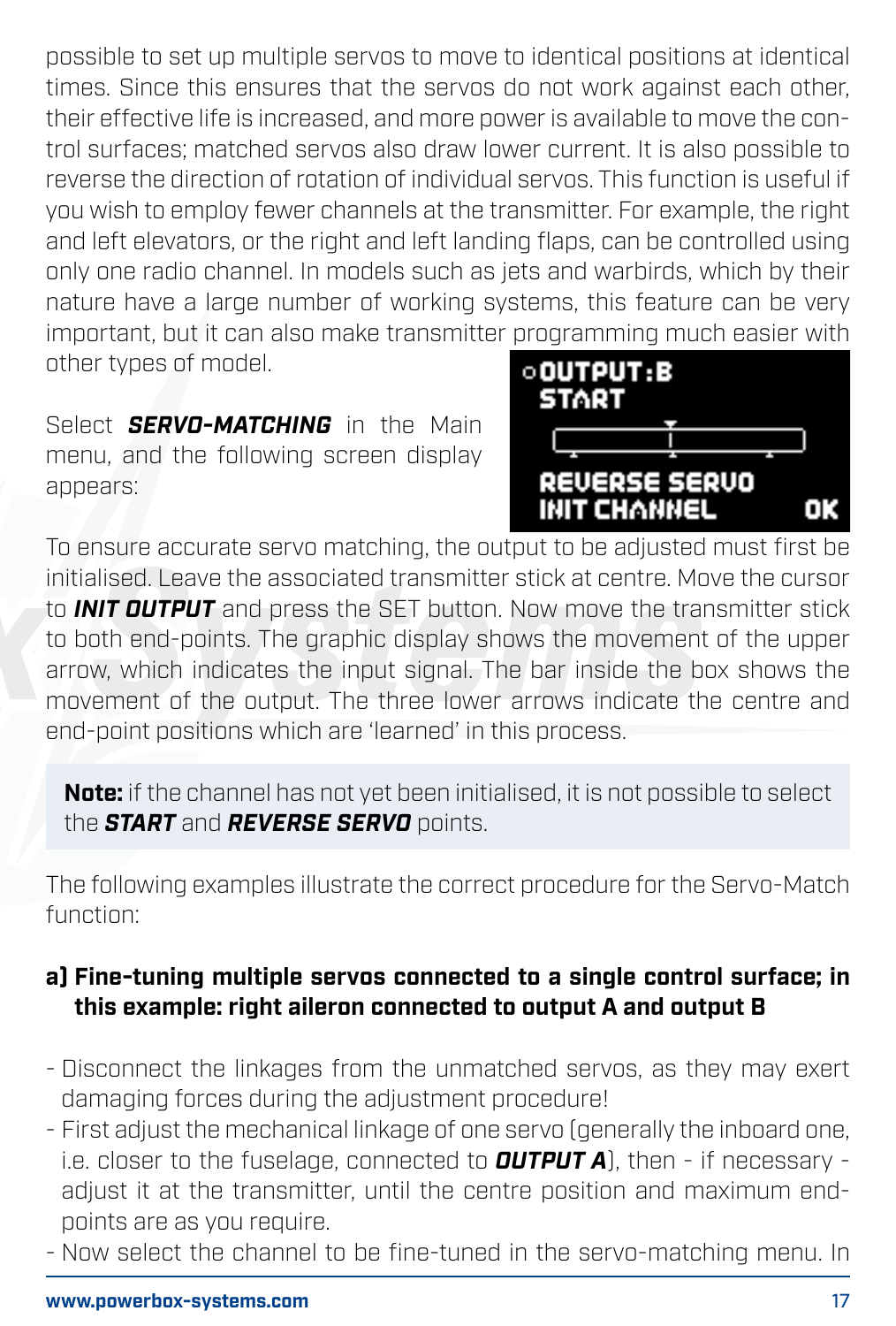this example it is *OUTPUT B*.

- Leave the corresponding transmitter stick at the centre position.
- Now select: *INIT CHANNEL*
- Initialise the output by moving the transmitter stick to both end-points in turn.
- Move the cursor to *START SERVOMATCHING* but do not press the SET button at this stage!
- At the transmitter, move the aileron stick to the position to be adjusted, then press the SET button.
- You can now release the aileron stick: the **PowerBox** maintains this position. You now have both hands free, and can adjust the position accurately with one hand, using buttons I and II, whilst checking the length (matching) of the disconnected ball-link at the horn with the other hand.
- Press the SET button again to conclude this adjustment.
- Complete the set-up procedure for the centre position and both end-points before re-connecting the servo linkage.
- If you need to carry out further adjustments to another end-point or centre position, move the aileron stick in the desired direction again, and press the SET button again to start the procedure.
- Repeat the procedure with all the servos connected to the same control surface.

**Note:** if your model is fitted with very large ailerons, it can be advantageous not to match the servos with 100% accuracy. If the servos are precisely matched, gearbox play may allow aileron flutter to develop. You can eliminate this risk as follows: first match the servos exactly to each other, and then press buttons I or II two or three times to reduce the effect of lost motion in the servo gears to a controlled extent.

### **b) Reversing one output where servos are installed in a mirror-image arrangement; in this example right and left landing flaps, connected to OUT E and OUT K**

- Disconnect the linkage to the left-hand landing flap, to avoid the servo being subjected to severe forces during the adjustment procedure.
- The right-hand landing flap servo is connected to *OUTPUT E*; carry out the mechanical adjustment, then fine-tune it using the transmitter until the centre position and maximum end-points are correct.
- Now select the channel to be matched in the servo-matching menu. In this example it is *OUTPUT K*.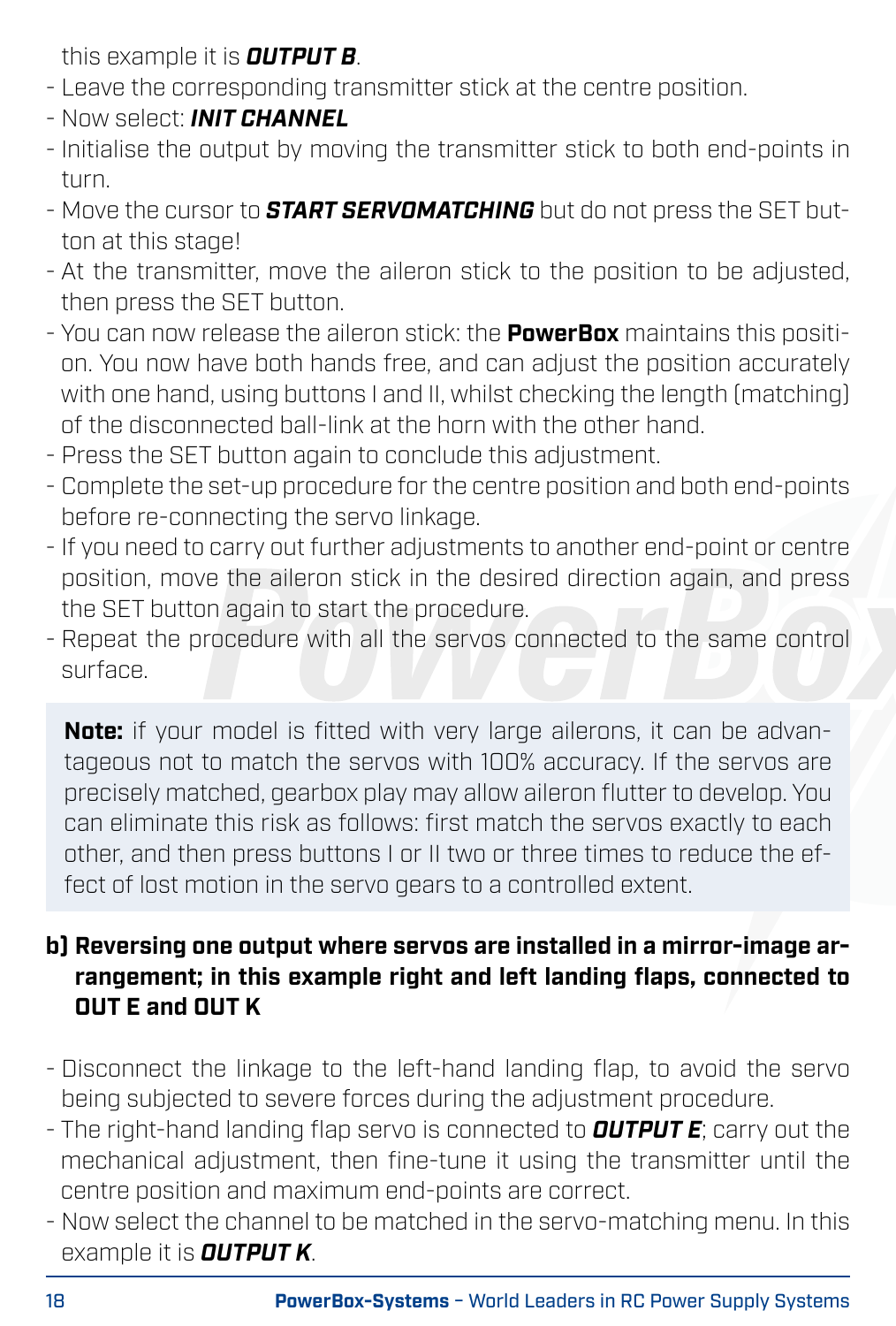- Move the landing flap switch to the center position not one end-point!
- Now select: *INIT OUTPUT*
- The output is initialized by moving the switch on your transmitter to both end-points. If you have set up a delay at the transmitter, wait until the endpoint has been reached.
- Use the SET button to select *REVERSE SERVO*. A tick appears after the function, and the left-hand landing flap servo now operates in the correct direction.
- Move the cursor to *START* and press the SET button.
- Use button I or II to adjust the center position of the left-hand landing flap to the exact position required, then press the SET button.
- Move the transmitter switch to the "flaps extended" position, then press the SET button again.
- Now set the appropriate end-point using button I or II before concluding the procedure with the SET button.
- Move the transmitter switch to the "retracted" position, then press the SET button again.
- Now set the corresponding end-point with button I or II, and conclude the procedure by pressing the SET button.
- Both landing flaps will now move synchronously.

# 8. SETTING UP THE DOOR SEQUENCER

Select the *SEQUENCER* point at the main menu; this takes you to the following screen display:

The *SETUP ASSISTANT* helps you to adjust the gears and doors in a few minutes.

### *<b>SETUP ASSISTANT* **EXPERT MENUE**

GEAR UP-**OUTPUT OFF: G** 

oĸ

The *EXPERT MENU* provides a very powerful programming interface, with which you can program highly individual sequences, or alternatively expand the settings previously entered using the *SETUP ASSISTANT*. More on this later.

The *SETUP ASSISTANT* guides you through the settings: on-screen instructions describe everything that you have to do. These instructions simply provide supplementary information which cannot be supplied by the **PowerBox** itself simply due to the size of the screen.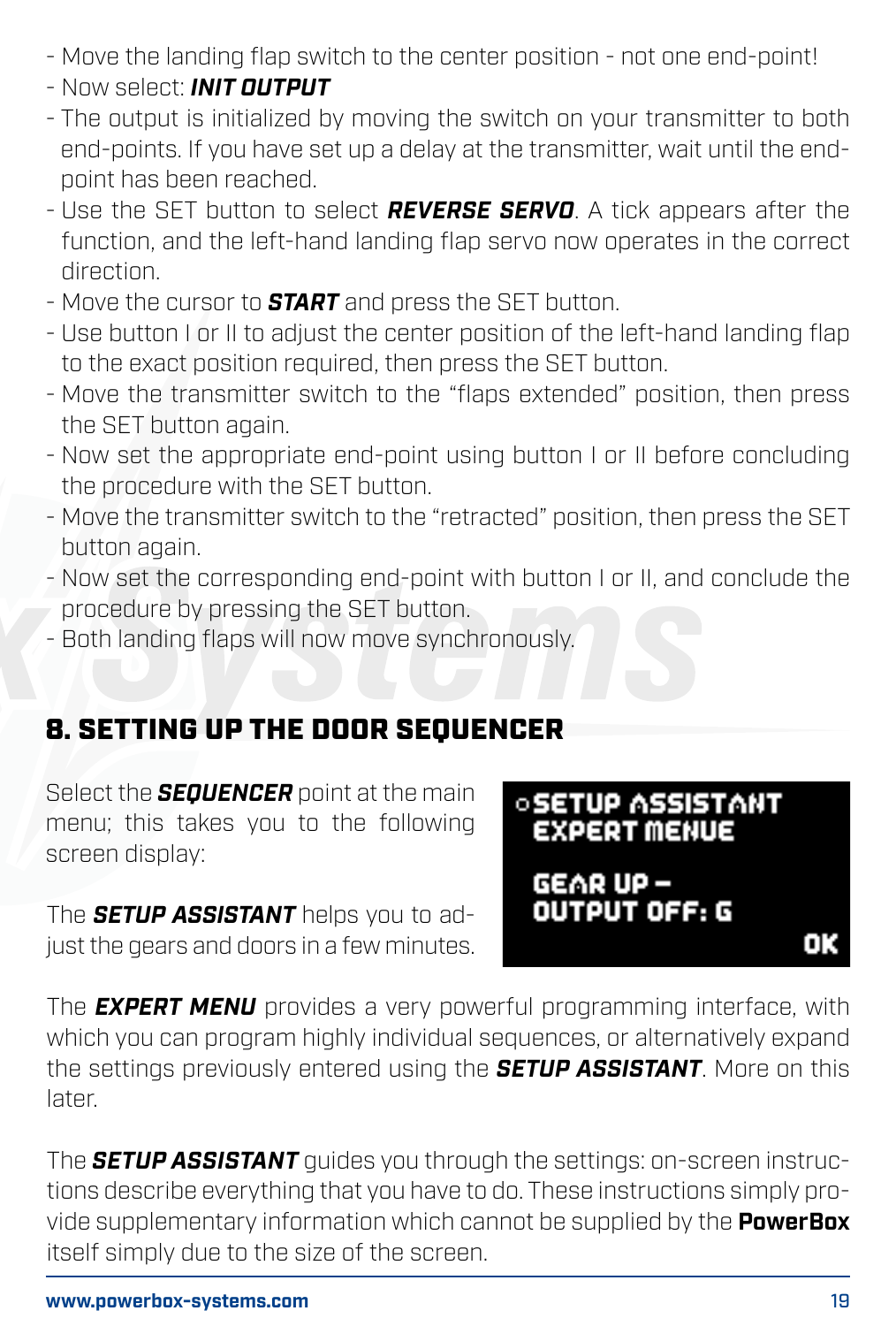The recommended programming procedure is as follows: first enter the basic settings using the *SETUP ASSISTANT*. At this point the system setup will be complete for 90% of all models. If you wish to add more wheel doors or adjust the sequence to cater for other details, this can be carried out in the *EXPERT MENUE*.

Access the **PowerBox**'s Door Sequencer menu, and select the *SETUP ASSISTANT* point. You will now see the following screen display:



Operate the appropriate transmitter switch, and the **PowerBox** automatically detects it as the switch which you have assigned to the retract system. The on-screen arrows should now be located in front of *UP/DOWN*. If you find that your retract switch works in the wrong "sense" (direction), correct it by reversing that output at the transmitter. Press the SET button again to proceed.

The door sequencer's method of working is determined in the following menu:



The following sequences are available:

### **Mode 1:**

### **Extend undercarriage:**

Open wheel doors  $\rightarrow$  extend undercarriage

**Retract undercarriage:** Retract undercarriage  $\rightarrow$  close wheel doors

#### **Mode 2:**

### **Extend undercarriage:**

Open nosewheel doors  $\rightarrow$  extend nosewheel Open main wheel doors  $\rightarrow$  extend main undercarriage  $\rightarrow$  close main wheel doors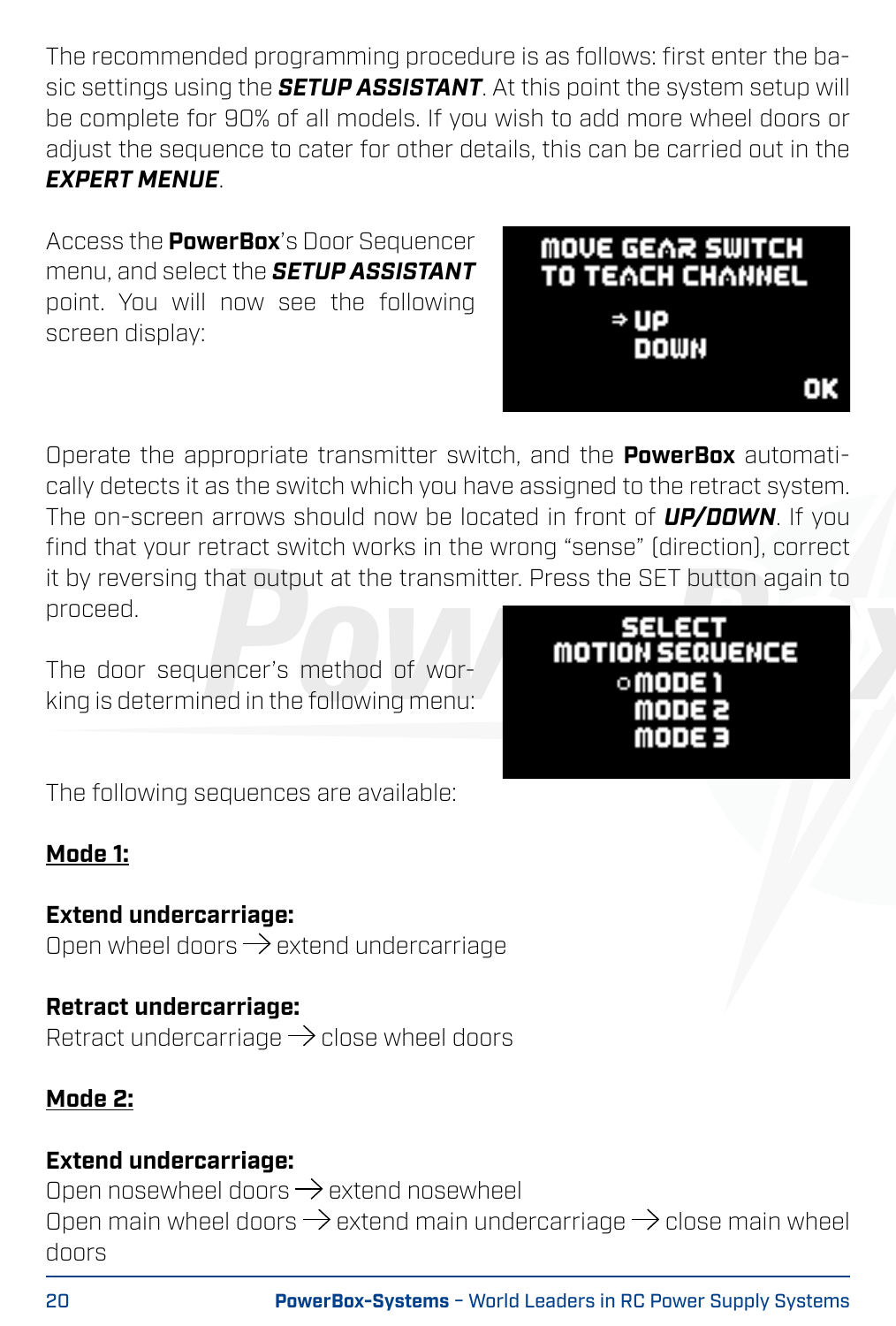### **Retract undercarriage:**

Retract nosewheel  $\rightarrow$  Close nosewheel doors Open main wheel doors  $\rightarrow$  retract main undercarriage  $\rightarrow$  close main wheel doors

#### **Mode 3:**

#### **Extend undercarriage:**

Open nosewheel doors  $\rightarrow$  extend nosewheel  $\rightarrow$  close nosewheel doors Open main wheel doors  $\rightarrow$  extend main undercarriage  $\rightarrow$  close main wheel doors

#### **Retract undercarriage:**

Open nosewheel doors  $\rightarrow$  retract nosewheel  $\rightarrow$  close nosewheel doors Open main wheel doors  $\rightarrow$  retract main undercarriage  $\rightarrow$  close main wheel doors

Move the cursor to the appropriate mode, and press the SET button to confirm your choice. Select *OK* to move on to the next screen display:



Connect your retract system valve to output *C*. One of the following will now occur, depending on the way your valve is programmed:

- a) Valve is triggered, and the undercarriage retracts. Press button II on your **SensorSwitch**, and hold it pressed in until the undercarriage extends again.
- b) Valve is not triggered, and the undercarriage remains in the extended state.

Press the SET button twice to move to the next screen display:

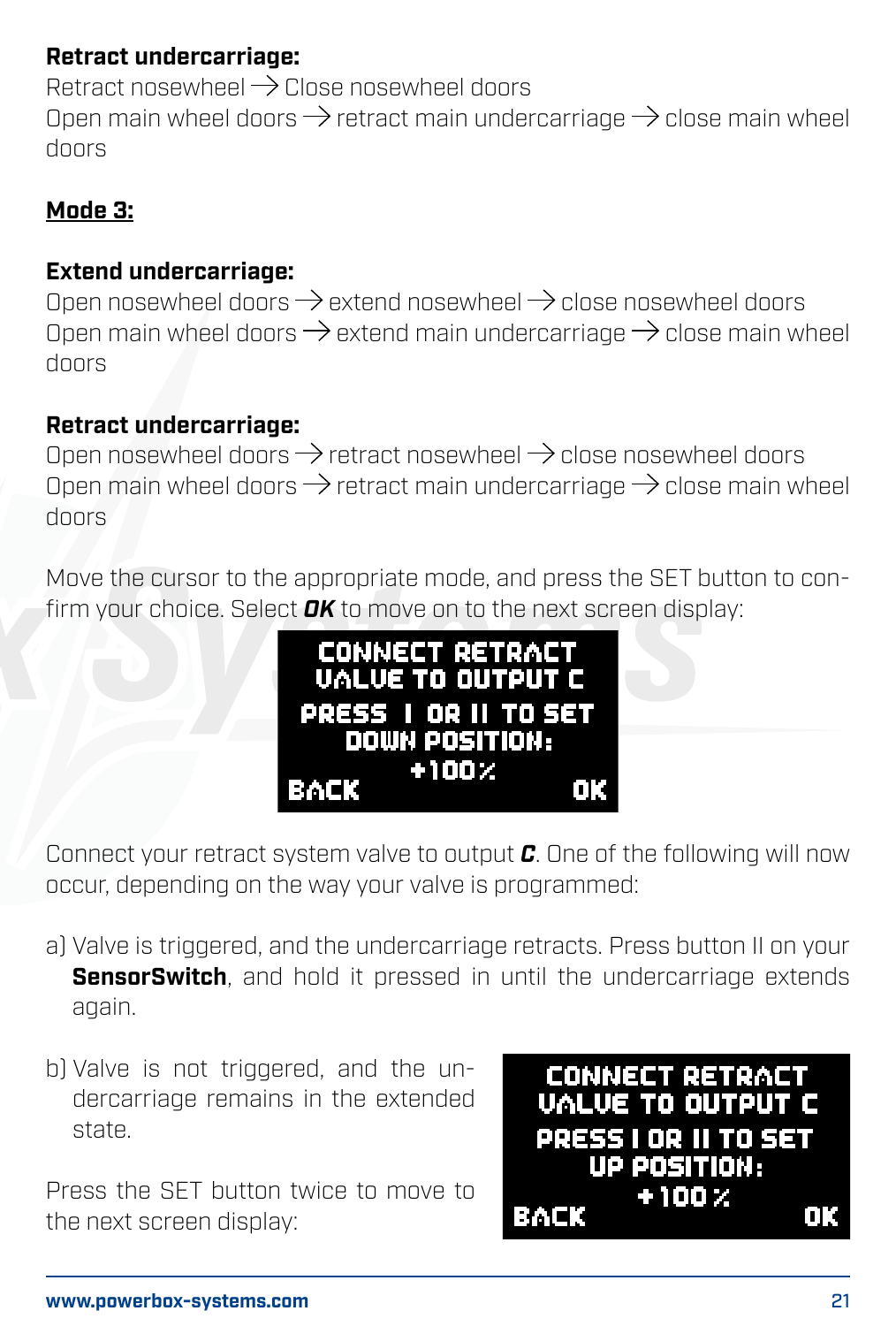The undercarriage should now retract. If not, hold button I pressed in until the valve is triggered, and the undercarriage retracts. Press the SET button to move on to the next stage of the procedure:

| <b>CONNECT FRONT DOOR</b> | <b>CONNECT FRONT DOOR</b> |
|---------------------------|---------------------------|
| TO OUTPUT F               | <b>TO OUTPUT F</b>        |
| PRESS I OR II TO SET      | PRESS I OR II TO SET      |
| <b>CLOSED POSITION:</b>   | OPENED POSITION:          |
| $+100.2$                  | $+100 \times$             |
| <b>BACK</b>               | BACK                      |
| 0K.                       | Ω                         |

Connect the servo for the first nosewheel door to output *F*. Use the SET button to close the first nosewheel door, then confirm by pressing the SET button. In the next screen display open the first nosewheel door again.

The next steps are used to set up the second nosewheel door and the two rear wheel doors. The procedure is identical to that described for the nosewheel doors.

**Note:** if you are only using one valve for all the wheel doors, you can skip the doors not required by selecting *OK*.

**Caution:** the Door Sequencer Assistant overwrites the *Output Mapping*! Depending on the number of doors in your system, outputs *C, F, I, L* and *O* will be overwritten with door sequencer functions.

All the settings are now complete, it will now take a few moments for the Assistant to create the necessary tasks, and move the doors to the correct position without any fouling or jamming.

The tasks created by the Assistant are described in detail under Point 9.4. If the timing (pauses, opening times and closing times) is not exactly as you wish, you can change the settings manually at any time. You will find a range of examples of settings in our **PowerBox Forum** under *FAQ*.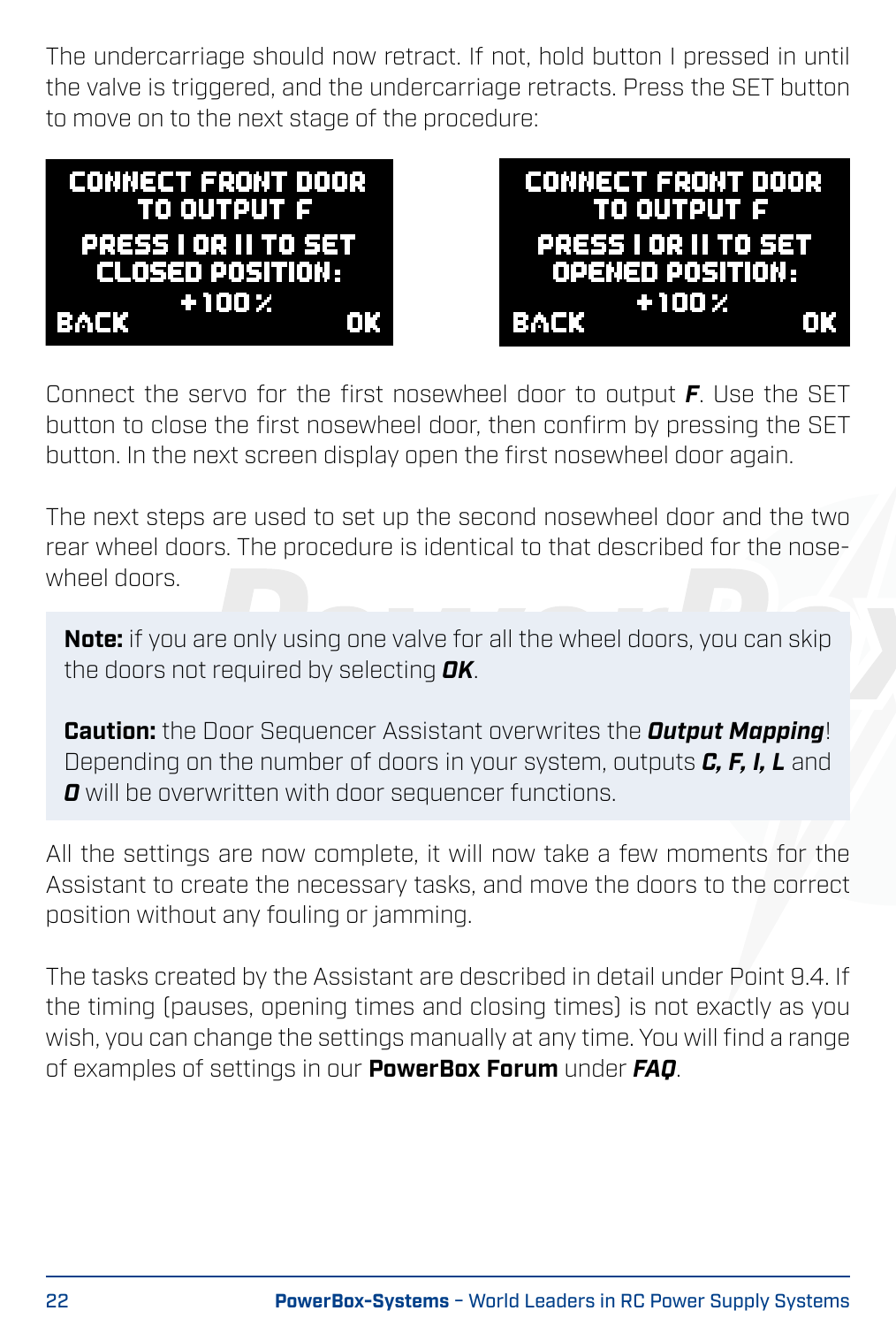# 9. TEST FLY ASSISTENT

Once you have completed all the points listed above, it is time to carry out test-flights with the **iGyro**. Even though the **Mercury** version of the **iGyro** only requires one rotary knob or slider for the adjustment process, we recommend carrying out the procedure on the ground several times until you are confident that you know how to complete the process. Note that previous settings are overwritten every time you carry out this point. Just to be sure, please check the direction of effect of the gyro functions once more before you fly the model.

From the main menu select the *TEST FLY ASSISTANT* point.





The **Mercury SRS** carries out a self-calibration of the gyro sensors, and resets the maximum permitted control surface travels. In the next screen display you are requested to move all the transmitter sticks to both end-points. When you have done this, confirm by selecting *OK*.

At the next screen you must move the flight mode switch to *FM2*, and set the gain control to 0%.



As soon as you have done this, the **Mercury SRS** skips to the set-up screen display.

> **INCREASE GAIN IN FLIGHT** WHEN DONE SET FLIGHT MODE SWITCH TO FM1 GAIN: 100%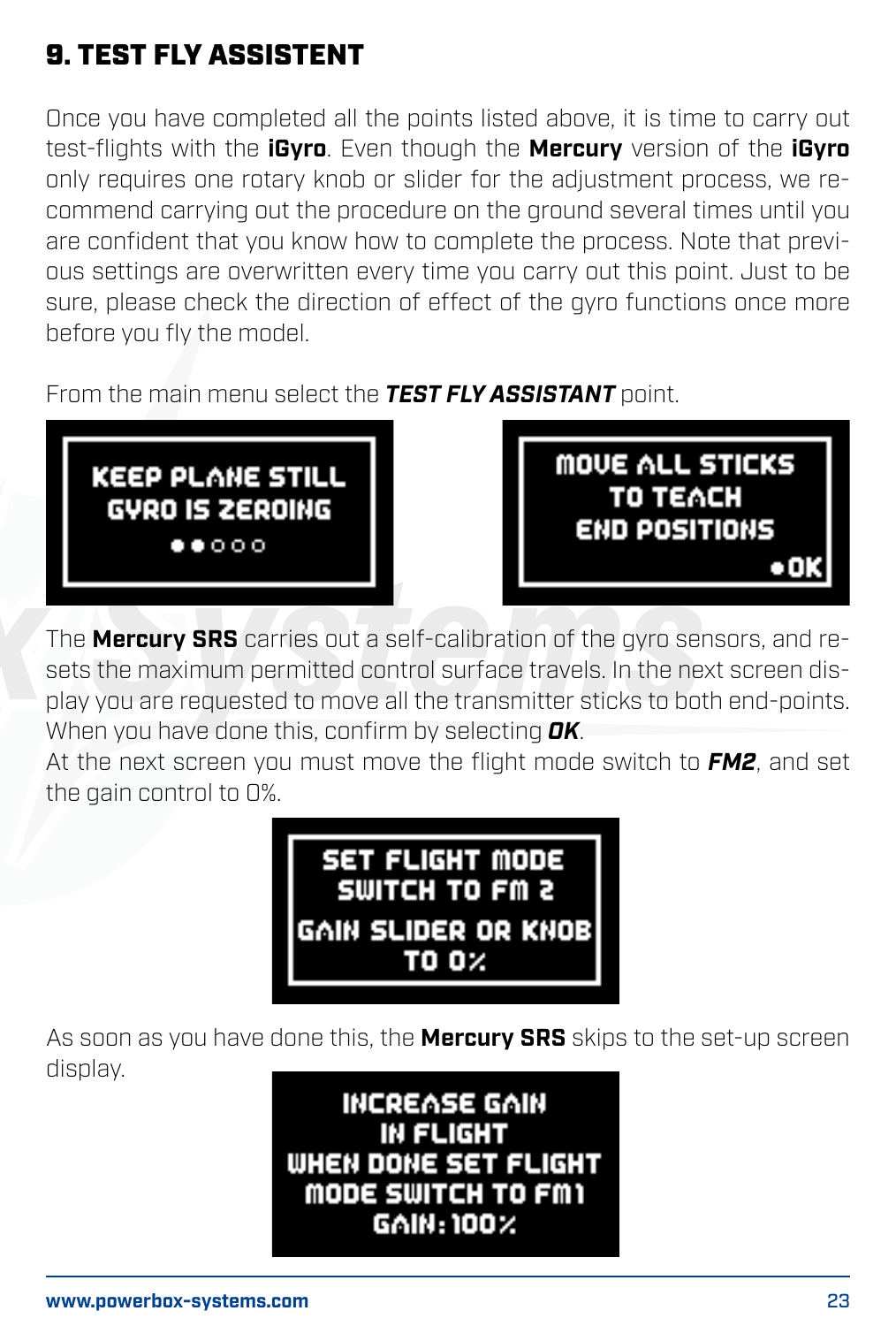Launch the model and fly at half-throttle parallel with the landing strip. Increase gyro gain until the aircraft just starts to oscillate around one axis. At this point reduce gain slightly until the model shows no sign of oscillating in **any** speed range.

**Note:** if you are using the **Mercury SRS** without **GPS II**, it is vital to ensure that the gain you set does not allow the model to oscillate even at full-throttle.

Please take your time to complete this step properly! If the first level pass is too short to enable you to turn up the gain as far as you would like, simply carry out another pass. If you are not confident of doing this, ask a friend to adjust the gyro gain setting for you.

If there is no wind at all when you carry out the set-up flights, it can be helpful to give the gyro a little "work" to do: briefly move the sticks away from centre to check that the model maintains its heading accurately, without any tendency to over-correct.

The ideal test: set the model in the knife-edge attitude and adjust the rudder on its own to maintain a steady height; leave the aileron and elevator sticks alone. The model should now fly exactly straight, without any hint of oscillation.

This final test is by no means essential, but it does provide a very clear demonstration of how effectively the **iGyro** does its job!

When you are sure that gyro gain is set correctly, move the flight mode switch to select *FM1*. This causes the **iGyro** to adopt the previously selected gain setting, and also immediately adjusts your pre-defined **iGyro** flight modes. Once you have done this, you are free to activate the flight mode you wish to use.

**Example:** gain setting established during the set-up flight: 37%. These values are adopted for *flight mode 2*, while *flight mode 1* and *flight mode 3* are automatically adjusted by the Assistant based on your earlier inputs.

#### FM1: *GYRO OFF*

| Aileron:  | n% i | ATT.ASSIST: off   |
|-----------|------|-------------------|
| Flevator: | П%.  | $ATT ASSIST+ nff$ |
| Rudder:   | П%.  | $ATT ASSIST+$ off |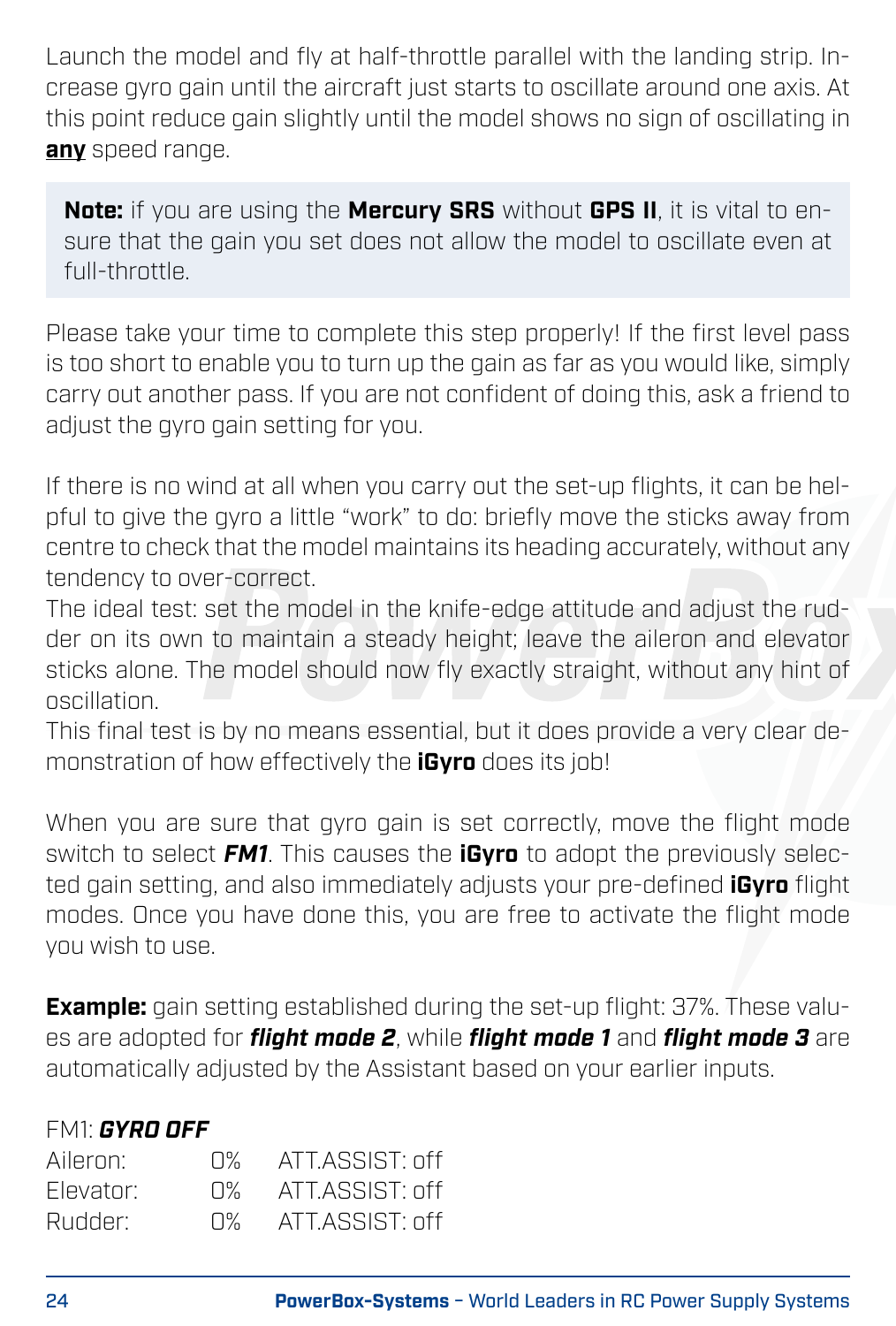# FM2: *ATTITUDE ASSIST STD*

Aileron: 37% ATT.ASSIST: on<br>Elevator: 37% ATT.ASSIST: on Elevator: 37% ATT.ASSIST: on Rudder: 37% ATT.ASSIST: off

#### FM3: *TORQUE ROLL*

| Aileron:  | 100% ATT ASSIST: on |
|-----------|---------------------|
| Flevator: | 100% ATT ASSIST: on |
| Rudder:   | 100% ATT ASSIST: on |

The set-up procedure for your model is now complete. The following section explains all those functions which are available if you select the manual fine-tuning procedure.

# 10. ADDITIONAL FUNCTIONS AND SET-UP FACILITIES

### 10.1. Flight recorder

You can access the *RF-Flight recorder* display by briefly and simultaneously pressing buttons I and II on the **Sensor-Switch**:

| <b>RF-FLIGHTRECORDER</b> |                |  |
|--------------------------|----------------|--|
| <b>ANT FADES</b>         | LOST           |  |
| RX 1:<br>QX2.            | <b>FRAMES:</b> |  |
| OX3.                     |                |  |
| m                        | l HOLDS:       |  |

**ANT. FADES:** this item displays the lost data packets for the individual receivers or satellites.

**LOST FRAMES:** this value shows the occasions when none of the receivers connected to the system was able to deliver a valid data packet.

**HOLDS:** this value is incremented when none of the receivers connected to the system was able to supply a valid signal for a period longer than 250 ms. In this case the servos move to the Hold or Failsafe positions set in the **PowerBox**.

### 10.2. Flight time reset

The main screen displays the elapsed flight time. You can use this timer to keep track of the power-on time, and reset it every time you recharge the batteries. The time is reset by simultaneously pressing buttons I and II on the **SensorSwitch**; hold both buttons pressed in until the screen displays the message *RESET*.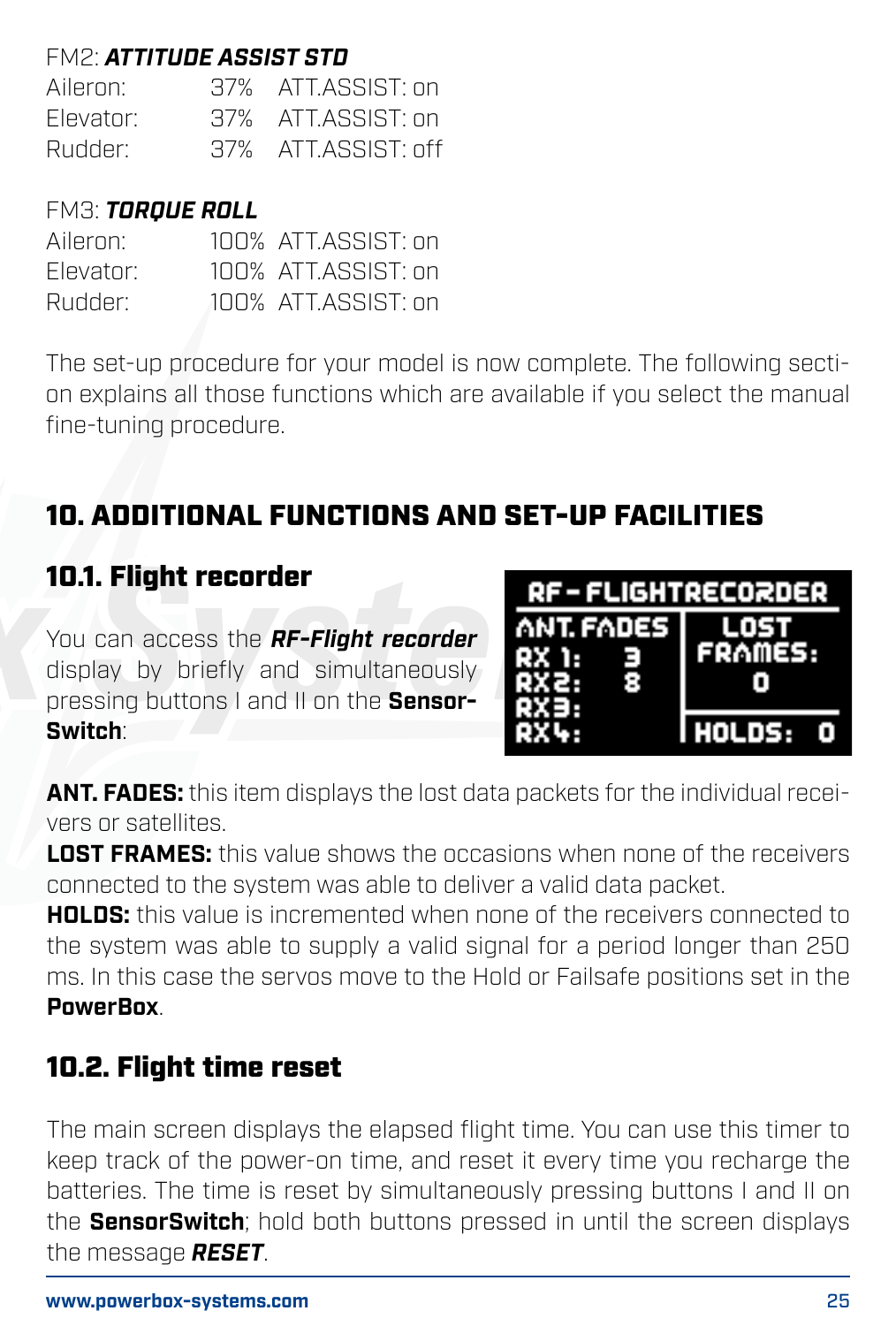# 10.3. Gyro Settings

The *Gyro Settings* menu permits you to adjust the gyro values manually. We recommend that you set up the **iGyro** using the *Setup Assistant* and testfly the model using the *Testfly Assistant*; in the majority of cases it is likely that no further fine-tuning will be required. However, the following section describes the individual points in case you ever need to adopt non-standard settings.



- **AXIS:** at this point you select the axis which is to be adjusted. The **Mercury SRS** offers six axes: **Aileron-R, Aileron-L, Elevator-R, Elevator-L, Rudder-A** and **Rudder-B**.
- **FM:** here you select the flight mode which you intend to alter. The flight mode is selected using the transmitter switch you have already assigned (*Input Mapping*).
- **GAIN:** this point displays the gain setting, which can be adjusted individually for each axis and each flight mode. If you find that gyro gain on one or other of the axes needs to be increased or reduced, you can simply fine-tune the value at this point using buttons I and II on the **SensorSwitch**.
- **ATT. ASSIST:** *Attitude Assist* refers to "Heading" mode or "Hold" mode, as described earlier. It is possible to switch *Attitude Assist* on or off separately for each gyro axis.
- **DIRECTION:** this item refers to the direction of effect of the gyro axis. If you are a newcomer to gyros, please note: the control surface must respond in the same direction as the part of the model which is moved. For example: if you raise the right-hand wing, the right-hand aileron must also deflect up.

**Caution:** please don't confuse this with the direction in which the transmitter controls operate! It is vital to check the direction of gyro effect very carefully every time you make any adjustments to the **iGyro**.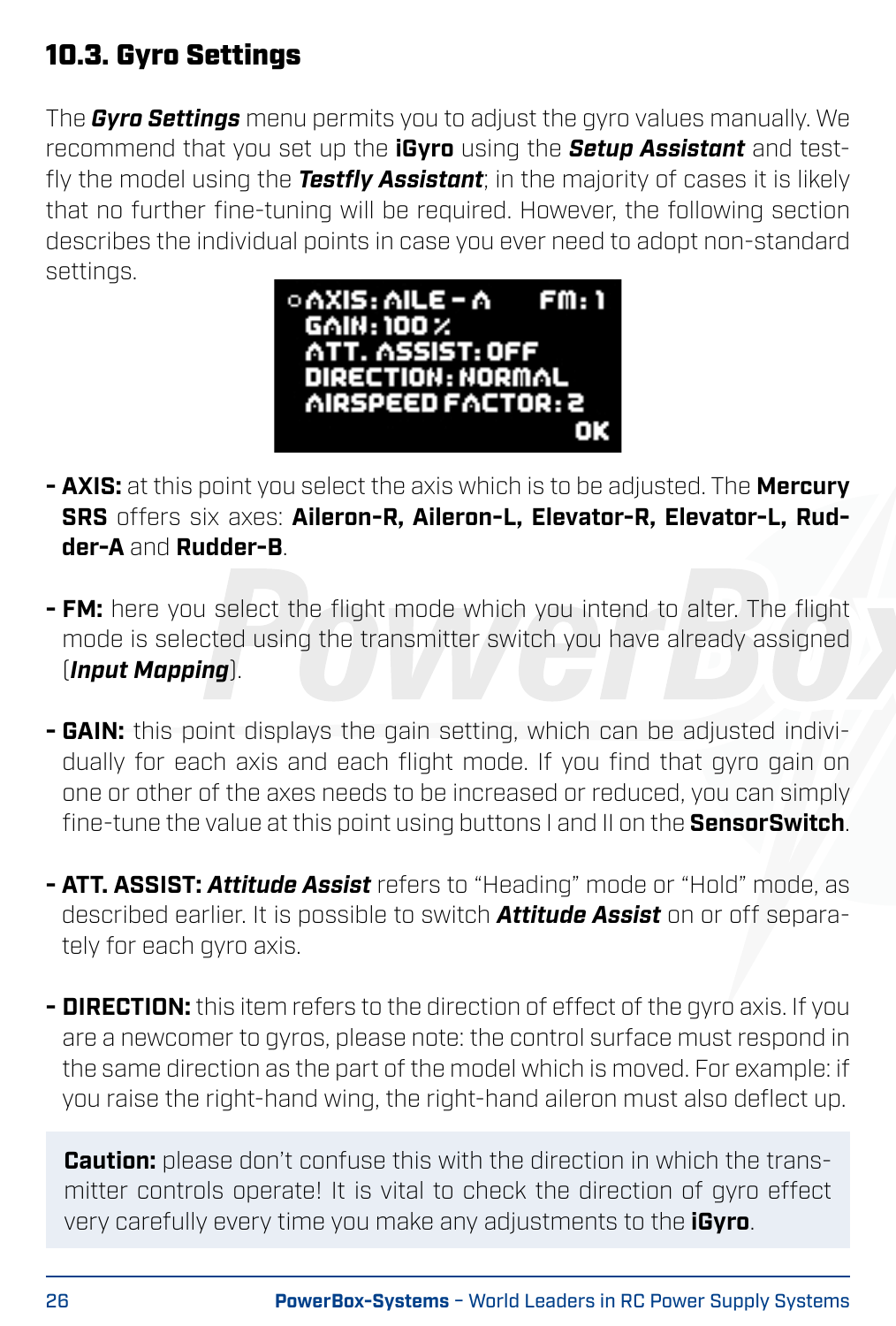**- AIRSPEED FACTOR:** after the gyro test-flight the airspeed factor defaults to a value of 3. If you subsequently discover that the model starts to oscillate at high speed, but behaves perfectly at low speed, then you need to increase the *airspeed factor*.

The higher the *airspeed factor*, the lower the gyro gain as the model's airspeed increases.

# 10.4. DOORSEQUENZER

The door sequencer in the **Mercury SRS** provides completely unrestricted facilities for implementing control systems for retractable undercarriages and canopies. All sequences are controlled by means of "TASKS".



#### **- SETUP ASSISTANT**

We recommend that you start the adjustment process using the *SETUP ASSISTANT*. This step-by-step guide to setting up the system presents the tasks in the appropriate order, automatically locates the channel for the retract switch, and assigns the door sequencer outputs in *OUTPUT MAP-PING*. The *SETUP ASSISTANT* is described under Point **5**.

#### **- EXPERT MENUE**

If you work through the Assistant procedure and then find that some fine-tuning is desirable - perhaps in the timing of the sequence - you can make these changes in the **EXPERT MENU**:

The *TASK* is the key to all adjustments. A *Task* can be defined as the movement of one servo from the start position to the stop position, with defined start and stop times. Twelve tasks are available for the retraction process, and a further twelve tasks for the extension process. This means that it is possible to program 24 different movement sequences.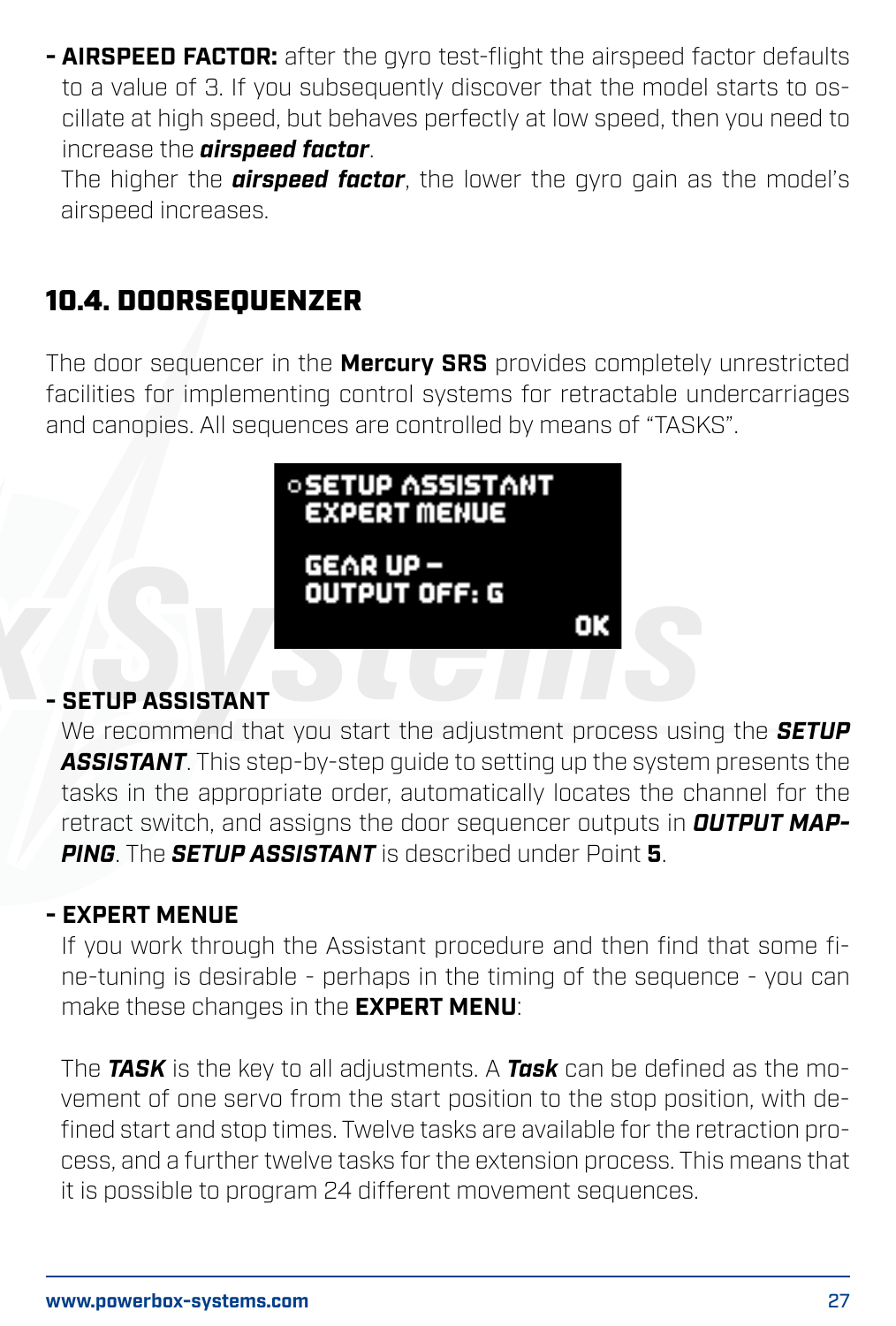A single *Task* contains the following information:

| Value                           | Range                 |
|---------------------------------|-----------------------|
| Task number                     | $1 - 12$              |
| Extend or retract undercarriage | UP » DOWN / DOWN » UP |
| Servo number                    | $1 - 6$               |
| Servo START position            | 700µs - 2300µs        |
| Servo STOP position             | 700µs - 2300µs        |
| Start time                      | $D - 25.S$            |
| Stop time                       | $D - 25.Ds$           |

Here is an example which demonstrates how the system works:



*UP » DOWN:* all the tasks which you set up with this direction are carried out when the retract switch on the transmitter is moved to the "Extend" position. In our example we have selected door sequencer output 3. The servo runs from the *START POSITION: 1152*µ*s* (right-hand servo end-point) to the *STOP POSITION: 1830*µ*s* (left-hand servo end-point).

The servo only starts moving *1.0* seconds after the switch is operated, and the transit time is *3.0*s (difference between 1.0s and 4.0s).



*DOWN » UP:* all the tasks which you set up with this direction are carried out when the retract switch on the transmitter is moved to the "Retract" position. In this example the servo immediately starts moving when the switch is operated (start time 0.0s), and moves from the left servo end-point (*1830*µ*s*) to the right end-point (*1152*µ*s*) within 3.0 seconds.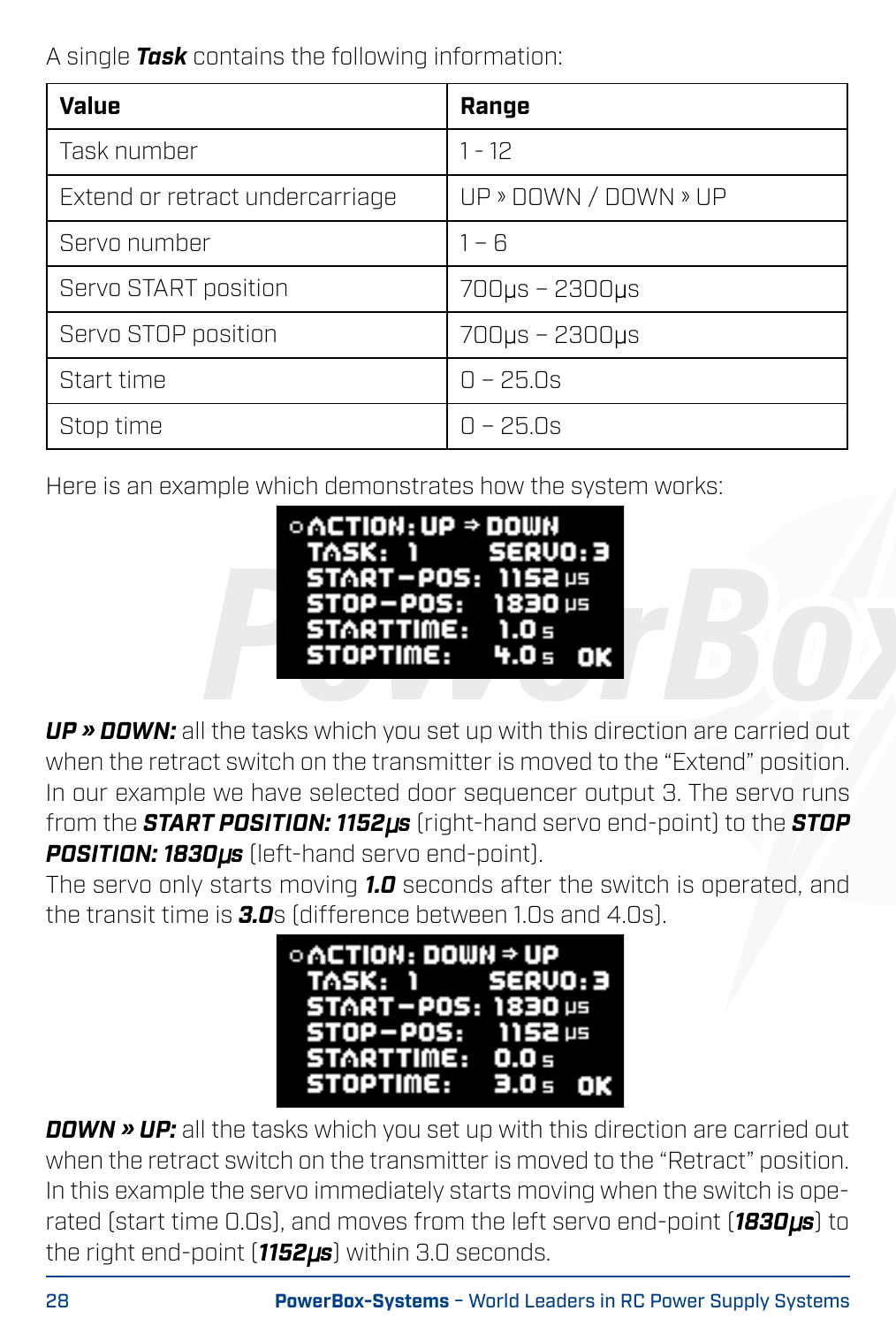The positional values vary according to your linkages, and must therefore be set individually to suit the specific model. It is important to ensure that the wheel doors do not jam mechanically. The times stated in our example are also just an illustration, and need to be set to suit your preference.

The timing of the tasks does not need to coincide with the task numbering. For example: it is permissible for *Task 5* to occur before *Task 2*.

Our example clearly shows how the function is built up. Additional movements or intervals between opening or closing the wheel doors can be inserted at any time; all you have to do is set up a new free task. This freedom is intended to remove all restrictions which might otherwise prevent the model's undercarriage retracting and extending in the exact scale manner.

**Important:** the first *START POSITION* in the *UP » DOWN* sequence must always coincide with the last *STOP POSITION* in the *DOWN » UP* sequence. This means: intermediate steps can be made individually, but the final task must always take the servo back to its starting position!

**Caution:** if you notice unusual or unexpected servo movements in the sequence, you need to check your tasks!

#### *- GEAR UP – OUTPUT OFF:*

The door sequencer of the **Mercury SRS** includes a further auxiliary function which makes it possible to switch off a channel when the undercarriage is retracted. For example, the nosewheel should not deflect in parallel with the rudder when the undercarriage is in its retracted state, as this could jam the system mechanically; this function solves the problem. At this menu point simply enter the output which you wish to switch off

as soon as the undercarriage is retracted. When you confirm your choice by pressing the **SET button**, the unit stores the position of the nosewheel which it is to adopt when the wheels are raised.

**Caution:** once you have completed the set-up procedure, it is important to check all the model's control surface systems with the undercarriage both retracted and extended. For example, if you were accidentally to assign the *GEAR UP – OUTPUT OFF* function to the elevator output, then your model would surely be wrecked immediately after take-off!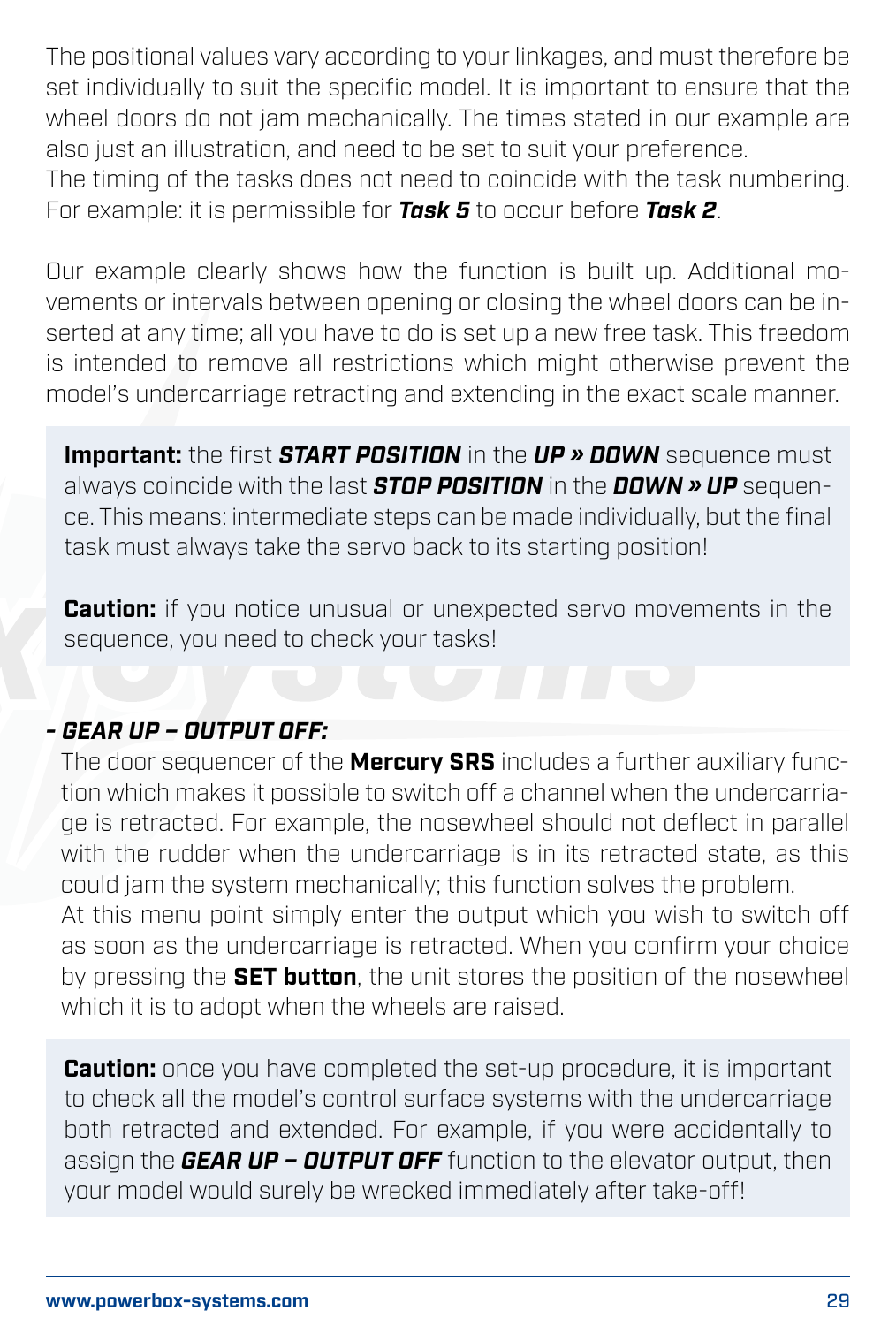# 10.5. Input Mapping

Modern **SRS** bus technology makes it possible to assign channels for particular functions without restriction. The quickest method of assigning the *Input Mapping* functions is to use the *Setup Assistant*, but it is also possible to assign them manually at this point.



To assign a channel, use the SET button to select the appropriate function, then move the transmitter stick, rotary knob or switch which you wish to assign.

**Note:** if more than one channel is assigned for a particular transmitter control (e.g. channels 2 and 6 for the ailerons), move the stick repeatedly away from centre and back again until the appropriate channel is selected. An alternative method is to assign the functions using buttons I and II.

# 10.6. General Settings

Most of the points in the *General Settings menu* have already been explained in Point 4. Those not previously covered are explained below:

- *SET ORIENTATION*: this is the point where the installed position of the **Mercury SRS** in the model is established. As in the *Setup Assistant*, all you have to do after selecting this menu point is raise or lower the model's tail. The on-screen bar shows when the angle of tilt is sufficient. Once the bar has filled to the right, you need to hold the model motionless; the process ends automatically once the **PowerBox** has unambiguously detected the unit's installed orientation.
- *Aircraft Type:* this point is also normally carried out as part of the *Setup Assistant* process. Carrying it out in the *General Settings* menu resets the *Output Mapping*, which then reverts to the arrangement shown in the table in section 6.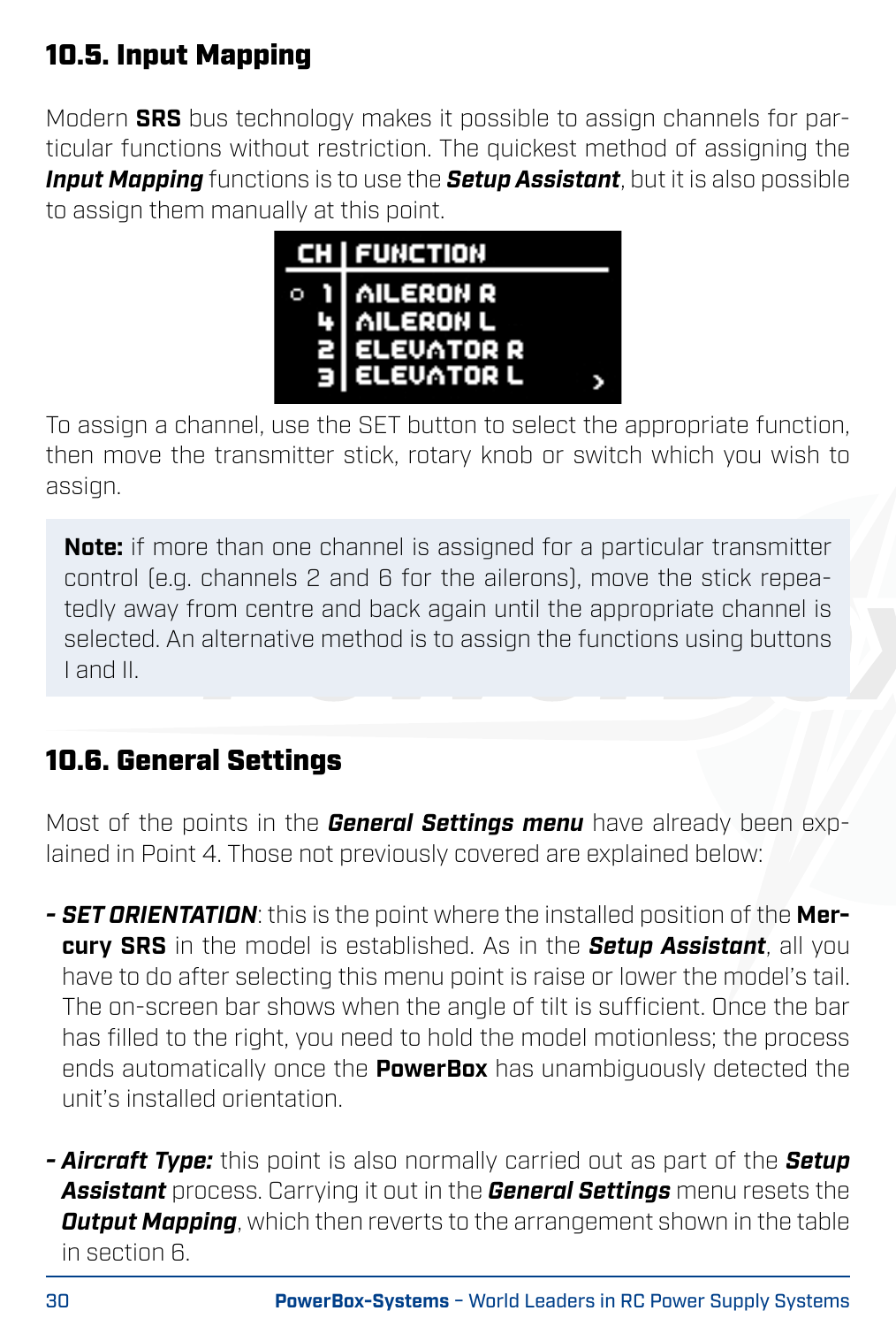*- GYRO SENSE x4:* This option quadruples the gyro effect; this is often necessary with large, sluggish models in order to obtain the optimum stabilizing effect.

**Caution:** Select this option only if 100% gyro effect is inadequate! Selecting this option resets all gain settings to 0%!

Re-start the *Testfly Assistant*, and fly the model again to establish the optimum values.

### 10.7. Factory Reset

This option can be selected if you wish to reset the **Mercury SRS** to the factory default settings. You will see a security query whose purpose is to prevent an accidental reset.

### 10.8. PC-Control

The *PC-CONTROL* option permits the **Mercury SRS** to be connected to a PC, a tablet or a mobile telephone. In this way you can load updates into the **Mercury SRS** to ensure that it constantly reflects the latest state of development. The following methods are available:

- a) Using the **BlueCom Adapter** (iOS: 9021, Android: 9022), a mobile telephone and the free **PowerBox Mobile Terminal App**. You will find the **Mobile Terminal** App in your App Store.
- b) Using the **USB Interface Adapter** (9020), a PC and the **PowerBox Terminal** program. The **PowerBox Terminal** software is available as a free download from our website.

Connect the **BlueCom Adapter** or the **USB Interface Adapter** to the *Tele*-Input.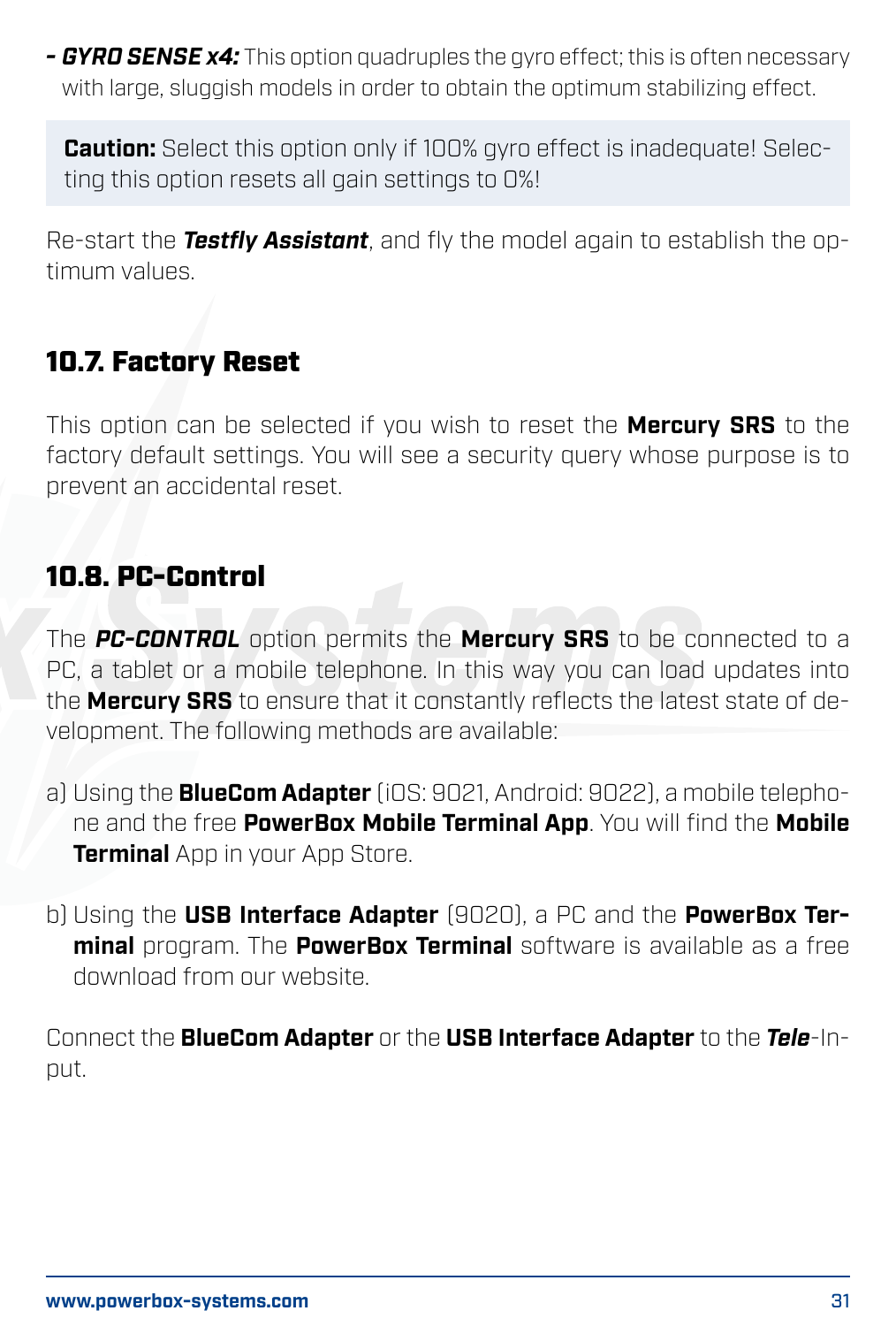# 11. SPECIFICATION

Operating Voltage: 4,0V - 9,0V Current drain (ON): approx. 99m<br>Current drain (OFF): approx. 3uA Current drain (OFF): approx. 3µA<br>Output voltage regulated: 5.9V and/or 74V Output voltage regulated: 5,9V and/or 7,<br>Max output current: Peak 2 x 2DA Max. output current: Dropout voltage: 0,3V Signal resolution: 0,5µs<br>
Output framerate: 0,5µs Servo sockets: 15 Channels max. 18

Size: 93x67x19 mm Weight incl. Switch and screen: 115g Temperature range:  $\overline{30^\circ}$ C to +75°C EMV approval: EN 55014-1:2006 CE approval: 2004/108/EG

Battery type: 2s LiPo/LiIon, 2s LiFePo, 5s NiMH/NiCd 12ms, 15ms, 18ms, 21ms Display: OLED 128x64 pixels, graphic Telemetrie: Futaba, Jeti, Spektrum, Hott, M-Link, JR **DMSS**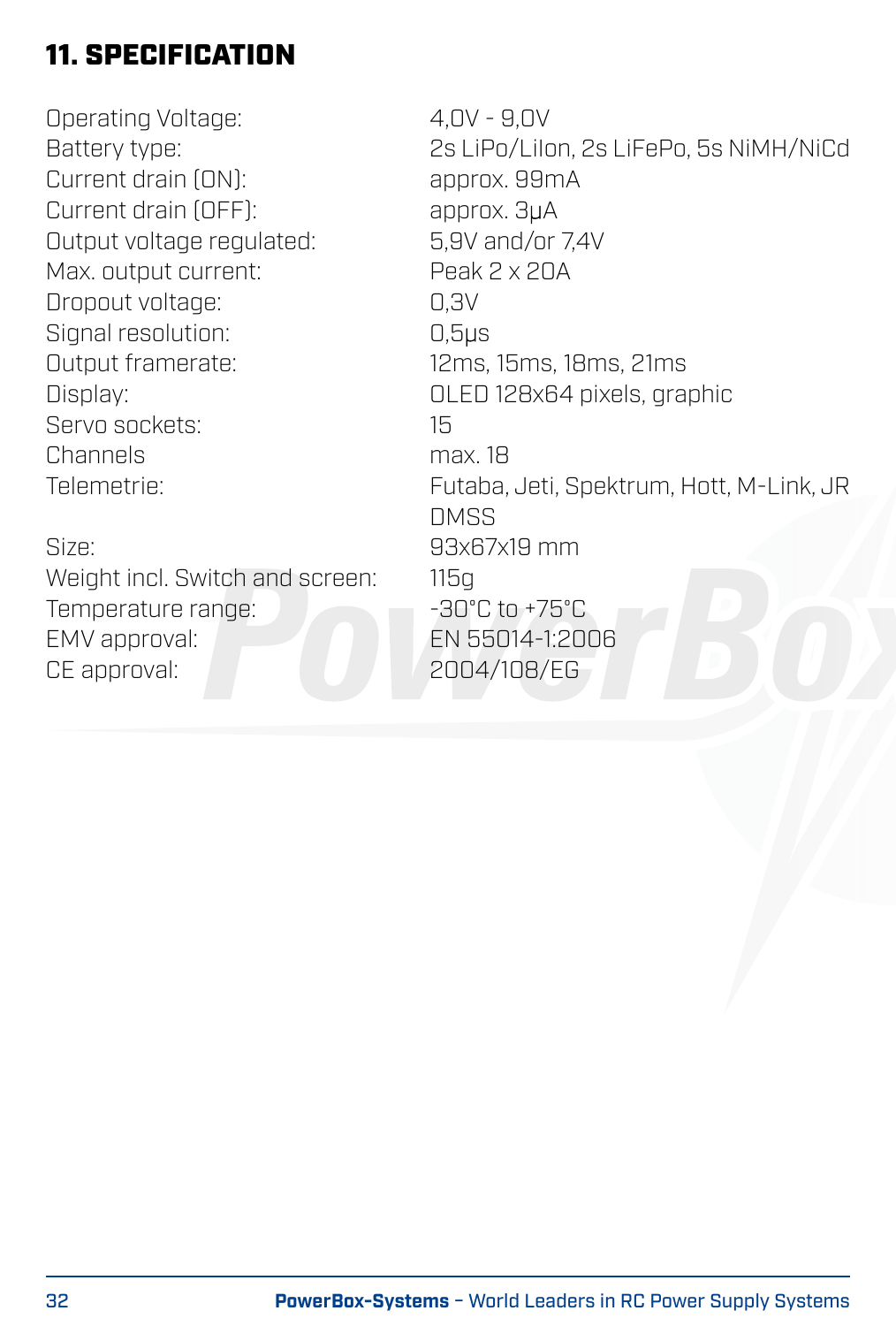# 12. DIMENSIONS







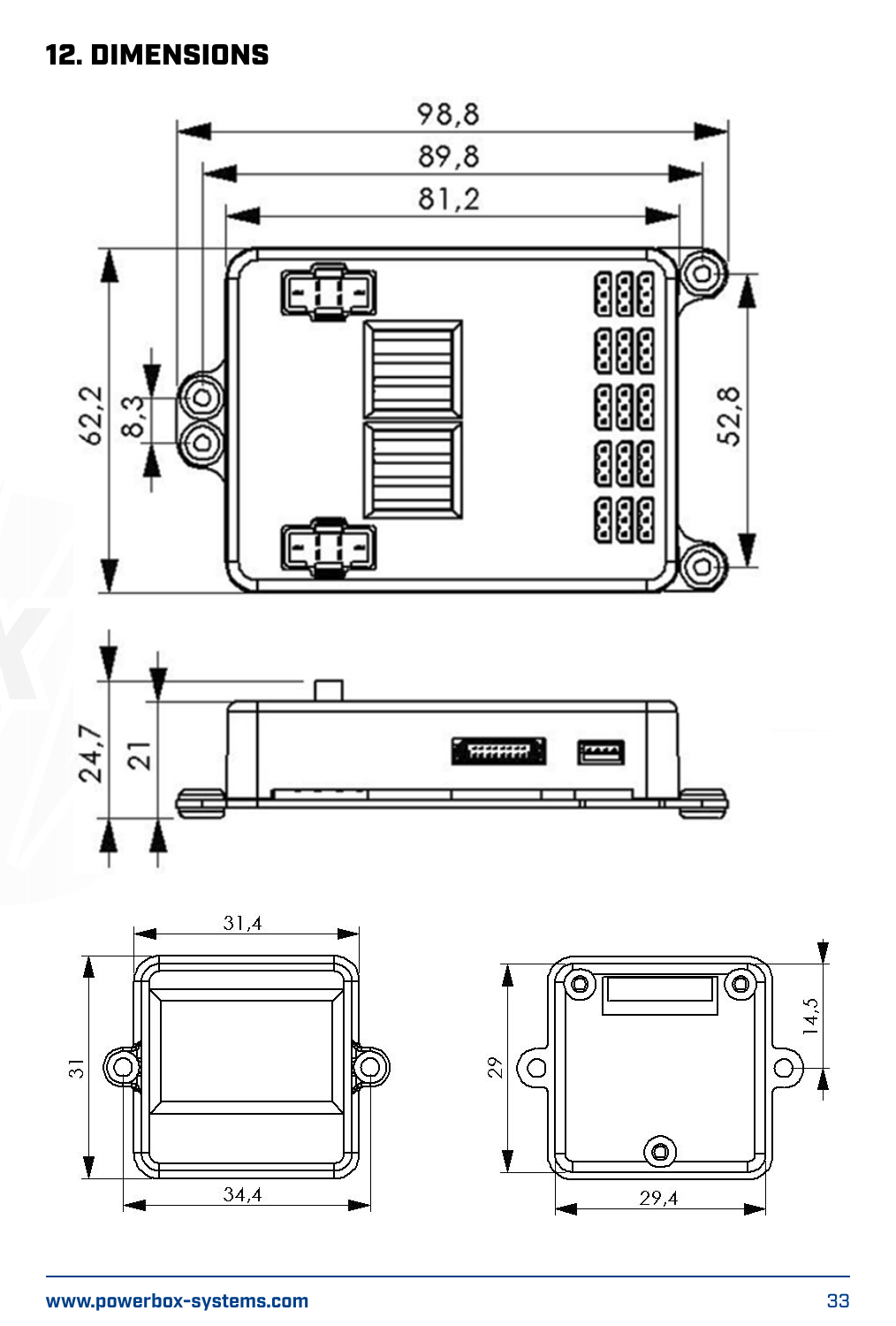# 13. SET CONTENTS

- **PowerBox Mercury SRS**
- OLED-Display
- **SensorSwitch**
- 3 Patchwires 3-pole, 200mm
- 8 mounting screws
- Operating instructions

Optional: **GPS Sensor**

# 14. SERVICE NOTE

We make every effort to provide a good service to our customers, and have now established a **Support Forum** which covers all queries relating to our products. This helps us considerably, as we no longer have to answer frequently asked questions again and again. At the same time it gives you the opportunity to obtain assistance all round the clock, and even at weekends. The answers come from the **PowerBox team**, which guarantees that the answers are correct.

Please use the Support Forum **before** you contact us by telephone.

You will find the forum at the following address: **www.forum.powerbox-systems.com**

# 15. GUARANTEE CONDITIONS

At **PowerBox-Systems** we insist on the highest possible quality standards in the development and manufacture of our products. They are guaranteed **"Made in Germany"**!

That is why we are able to grant a **36 month guarantee** on our **PowerBox Mercury SRS** from the initial date of purchase. The guarantee covers proven material faults, which will be corrected by us at no charge to you. As a precautionary measure, we are obliged to point out that we reserve the right to replace the unit if we deem the repair to be economically unviable.

Repairs which our Service department carries out for you do not extend the original guarantee period.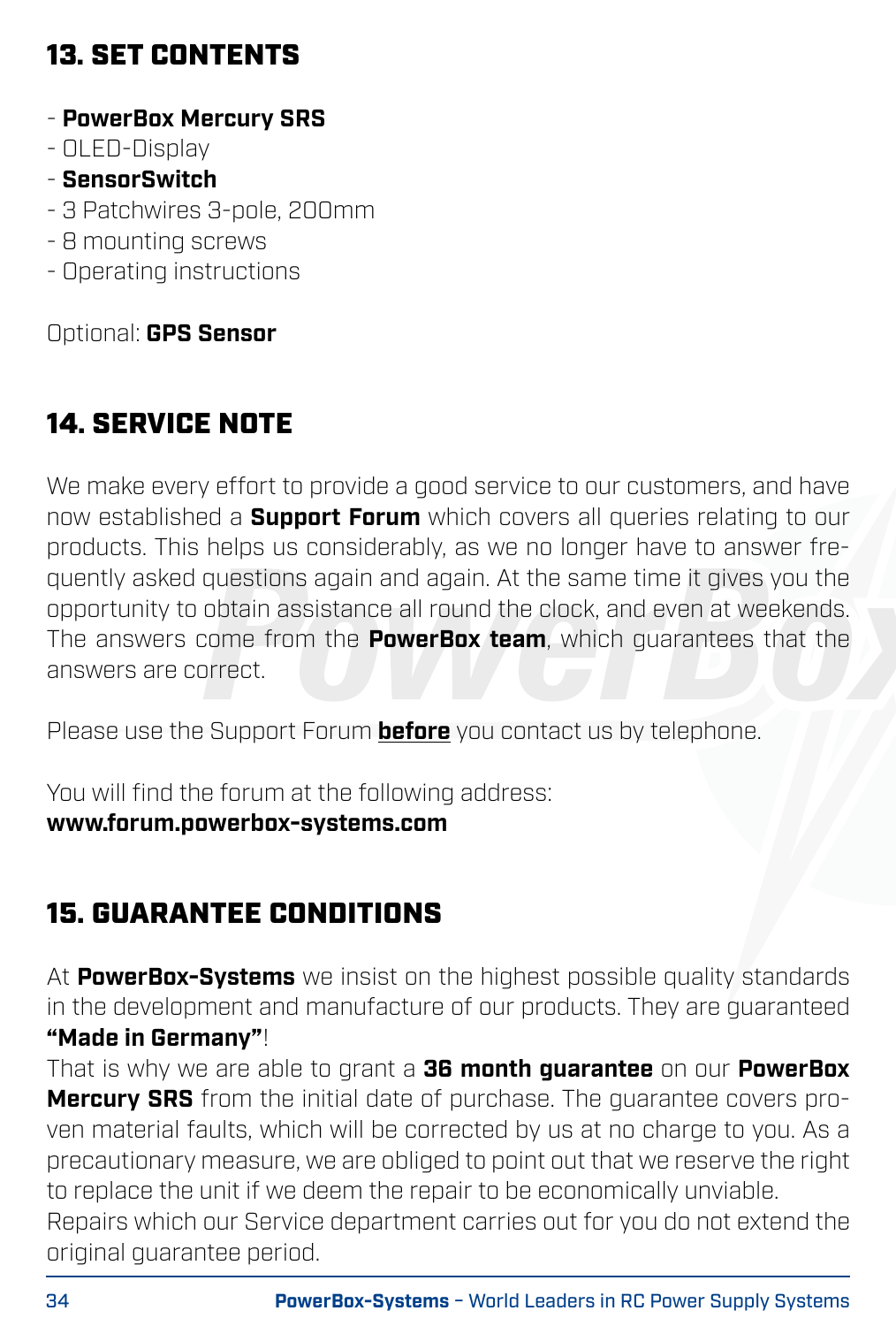The guarantee does not cover damage caused by incorrect usage, e.g. reverse polarity, excessive vibration, excessive voltage, damp, fuel, and short-circuits. The same applies to defects due to severe wear. We accept no liability for transit damage or loss of your shipment. If you wish

to make a claim under guarantee, please send the device to the following address, together with proof of purchase and a description of the defect:

### SERVICE ADDRESS

**PowerBox-Systems GmbH** Ludwig-Auer-Straße 5

D-86609 Donauwoerth Germany

### 16. LIABILITY EXCLUSION

We are not in a position to ensure that you observe our instructions regarding installation of the **PowerBox Mercury SRS**, fulfil the recommended conditions when using the unit, or maintain the entire radio control system competently.

For this reason we deny liability for loss, damage or costs which arise due to the use or operation of the **PowerBox Mercury SRS**, or which are connected with such use in any way. Regardless of the legal arguments employed, our obligation to pay compensation is limited to the invoice total of our products which were involved in the event, insofar as this is deemed legally permissible.

We wish you every success with your new **Mercury SRS**.